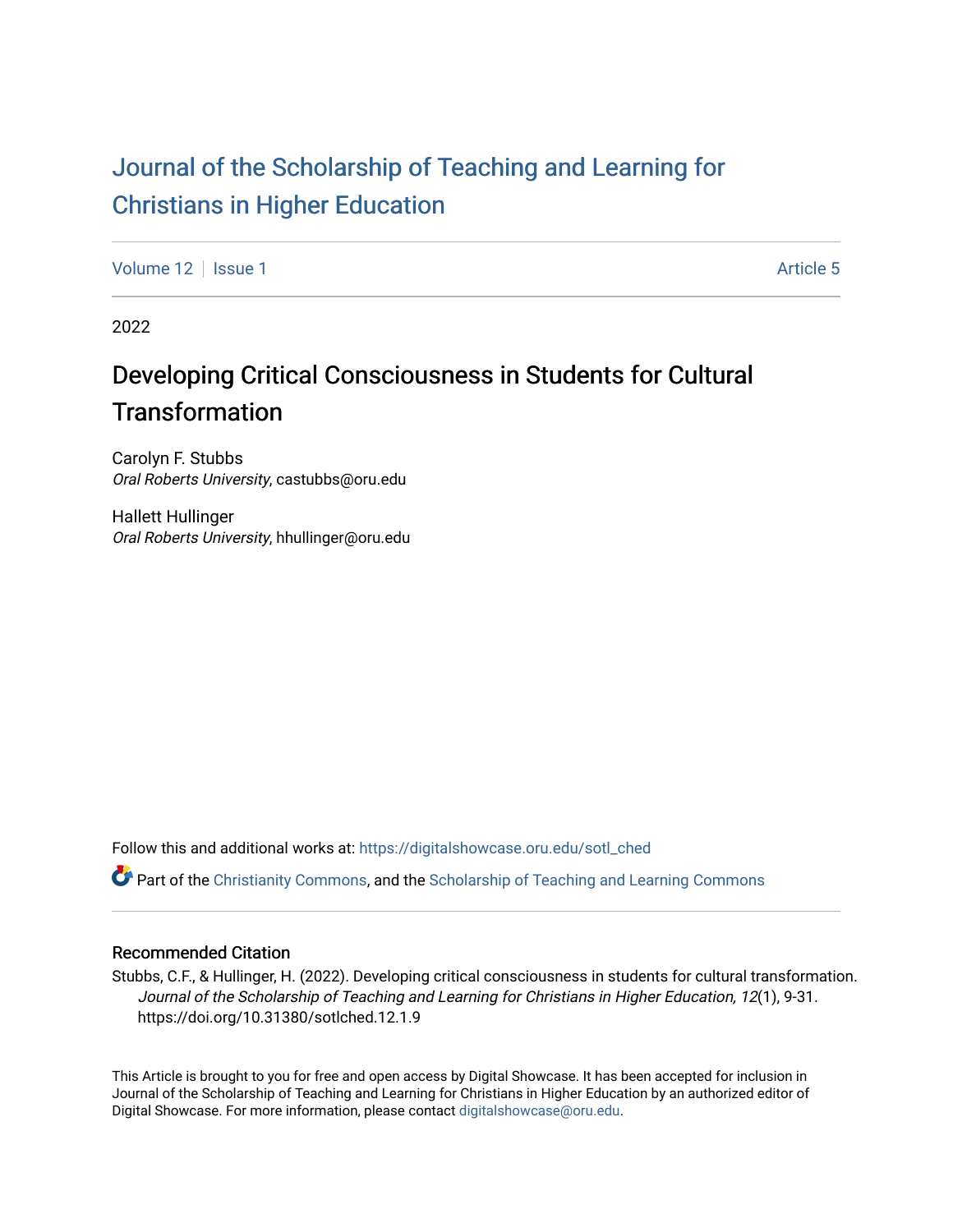# DEVELOPING

# CRITICAL CONSCIOUSNESS IN STUDENTS FOR CULTURAL TRANSFORMATION

Carolyn F. Stubbs, Oral Roberts University Hallett Hullinger, Oral Roberts University

**Key Words** *critical consciousness, cultural transformation, social engagement, critical action*

#### **Abstract**

In this paper, we address the need for developing critical consciousness in students in institutions of learning. Grounded in Freire's thoughts on critical pedagogy and drawing from studies and research on critical consciousness, we contend that developing students who transform culture must involve raising their level of critical awareness and increasing social engagement and critical action. This paper examines the literature on critical consciousness development and draws attention to factors that are necessary for developing critical consciousness in students. Special attention is given to creating a curriculum and school culture that result in students who are critically aware and engaged in addressing social issues. A model for critical consciousness development is provided with recommendations for administrators, teachers, and curriculum designers.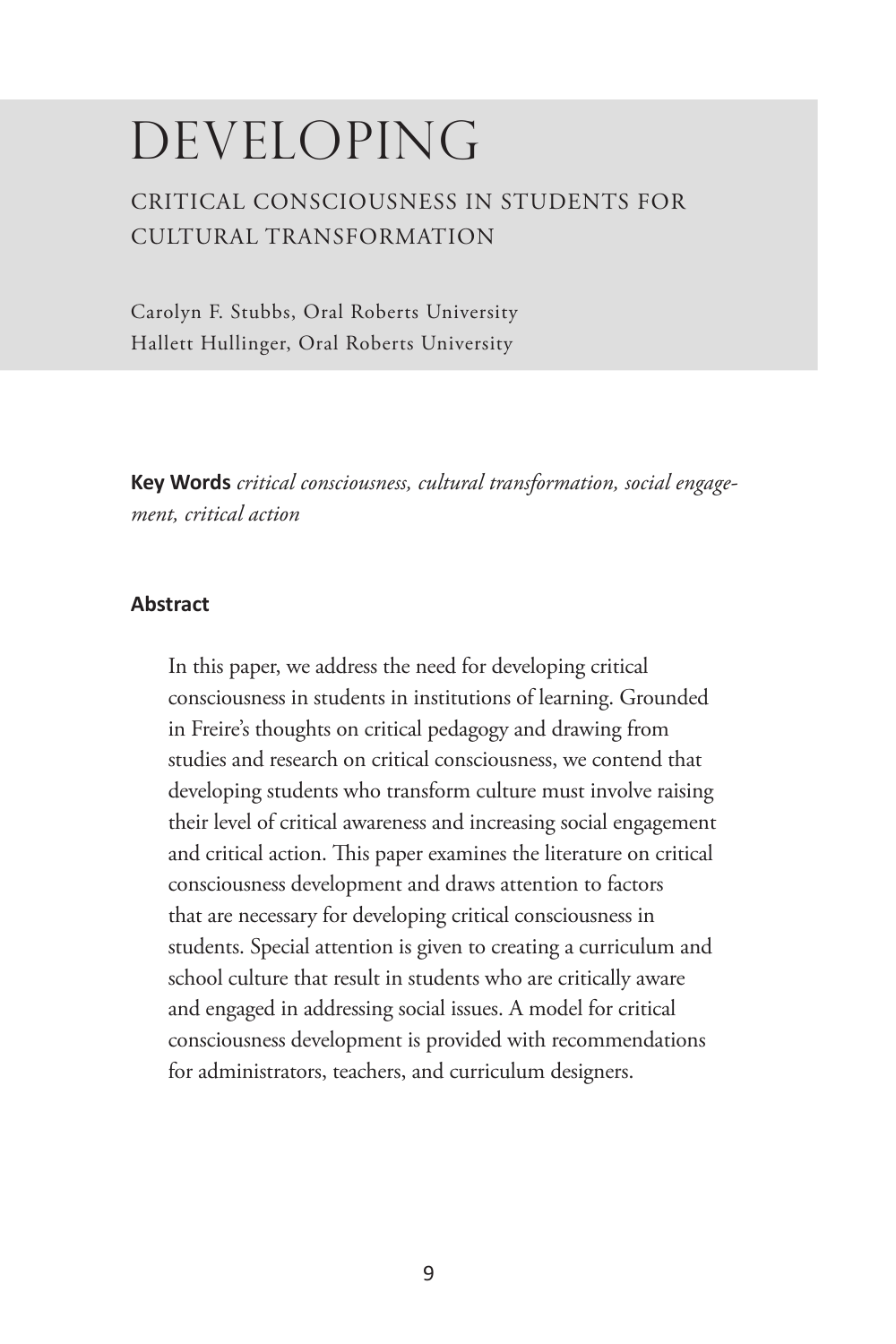#### **Introduction**

*"Injustice anywhere is a threat to justice everywhere. We are caught in an inescapable network of mutuality, tied in a single garment of destiny. Whatever affects one directly affects all indirectly"* (King, 1963, p. 1).

*I*nstitutions of learning are confronted with the need to adequately prepare students to engage with an interdependent and interconnected global society (Welton, 2021). Properly preparing students involves teaching students how to think critically, solve problems, look at the root cause of issues, and consider systemic perspectives as opposed to merely accepting things at face value (Wagner, 2008; Noddings, 2013; Doughty, 2006). Doughty (2006) has asserted that of the four types of critical thinking skills students can be taught, helping students develop critical consciousness is perhaps the highest calling of the teacher. Kravatz (2007) encourages greater focus on raising the critical consciousness of students so they ultimately contribute to building a better society.

Educators assert that it is not enough to provide students with labor market skills without also equipping them with skills to critique society and their situations: "Beyond those individual characteristics of academic achievement and cultural competence, students must develop a broader socio-political consciousness that allows them to critique the cultural norms, values, mores, and institutions that produce and maintain social inequities" (Ladson-Billings, 1995, p. 162). Christian education institutions are uniquely positioned and equipped to empower students to transform society and address injustice and inequality. The theme of justice is interwoven throughout scripture and is the foundation of Christian education institutions. Israel's laws and commands, the wisdom literature, and the prophets all promote and advocate for justice. Jesus continued this emphasis in his teachings,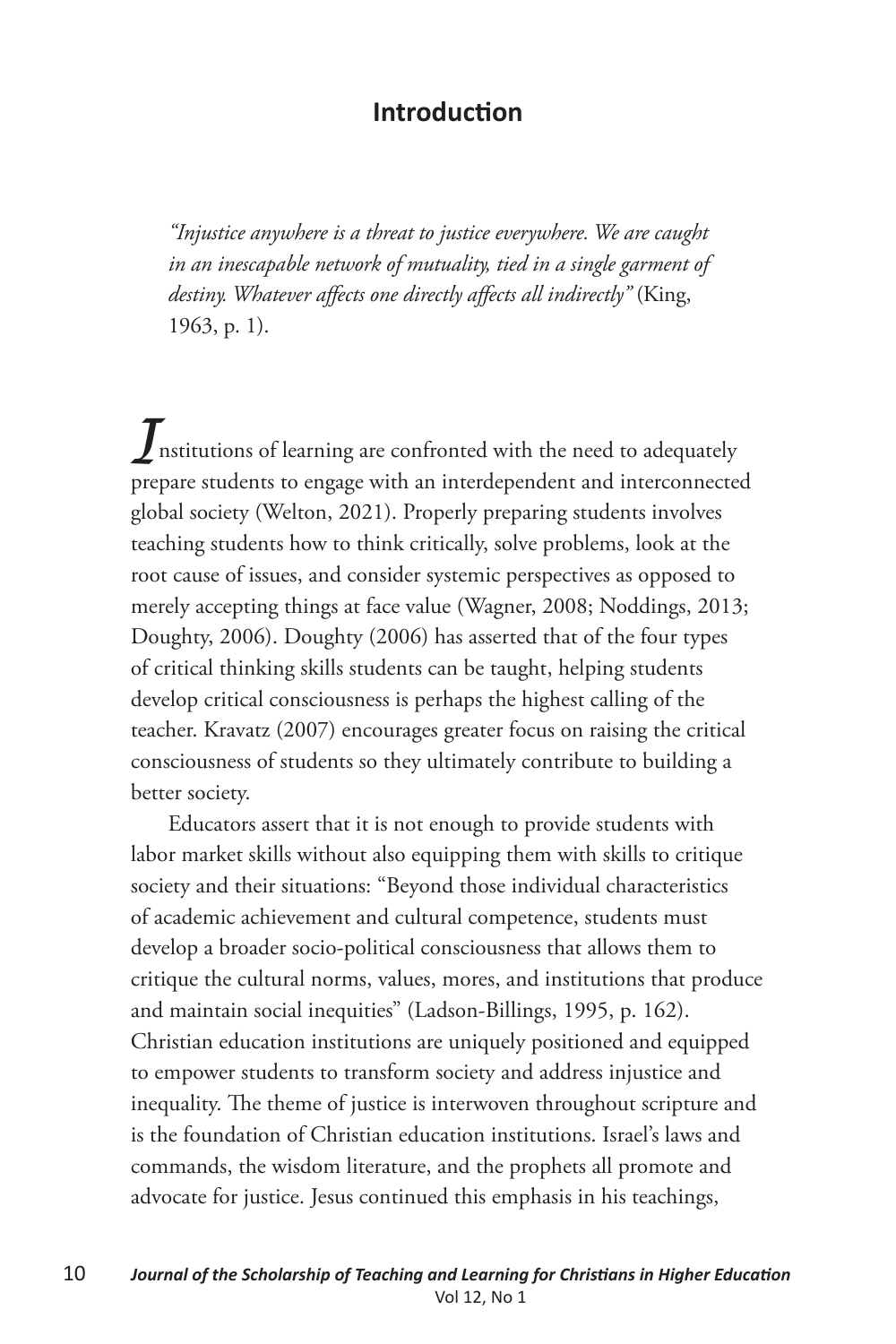the Early Church repeated it, and Paul's teachings continue to reiterate it (Westfall & Dyer, 2016). Scriptures such as Deuteronomy 32:4, Psalm 89:14, Micah 6:8, Amos 5:24, and Luke 11:42 all point to the fact that a critical aspect of Christianity is social awareness and social justice. With such rich teaching and authority as its foundation, Christian schools should be at the forefront of developing students who are socially aware and prepared to combat social issues. Yet even where moral and character development are promoted, little time has been devoted to the development of critical consciousness in students (Adams, Monahan, & Willis, 2015). Luna de la Rosa and Jun (2019) assert that critical consciousness is necessary to move Christian higher education institutions from simply providing diversity awareness to ensuring intercultural competency. This involves an openness to difficult conversations about social issues and a campus-wide practice of inclusiveness (Luna de la Rosa & Jun, 2019).

This paper examines the literature on critical consciousness development and draws attention to factors that are necessary for developing critical consciousness in students. Special attention is given to creating a curriculum and school culture that result in students who are critically aware and engaged in addressing social issues. A model for critical consciousness development is provided with recommendations for administrators, teachers, and curriculum designers.

#### **Theoretical Framework**

The concept of critical consciousness has its origins in Freire's observation of the Brazilian educational system. Critical consciousness is the "deepening of the attitude of awareness" about social conditions and issues (Freire, 2012, p. 109). It is the process by which individuals reflect on and act to change their social conditions (Watts, Diemer, & Voight, 2011). Freire describes critical consciousness as insightful interpretation of social problems that results in action. It contributes to the understanding of human dignity and social responsibility. Freire (2012) notes that as students develop critical consciousness, education becomes less abstract and students become more critically aware of their world.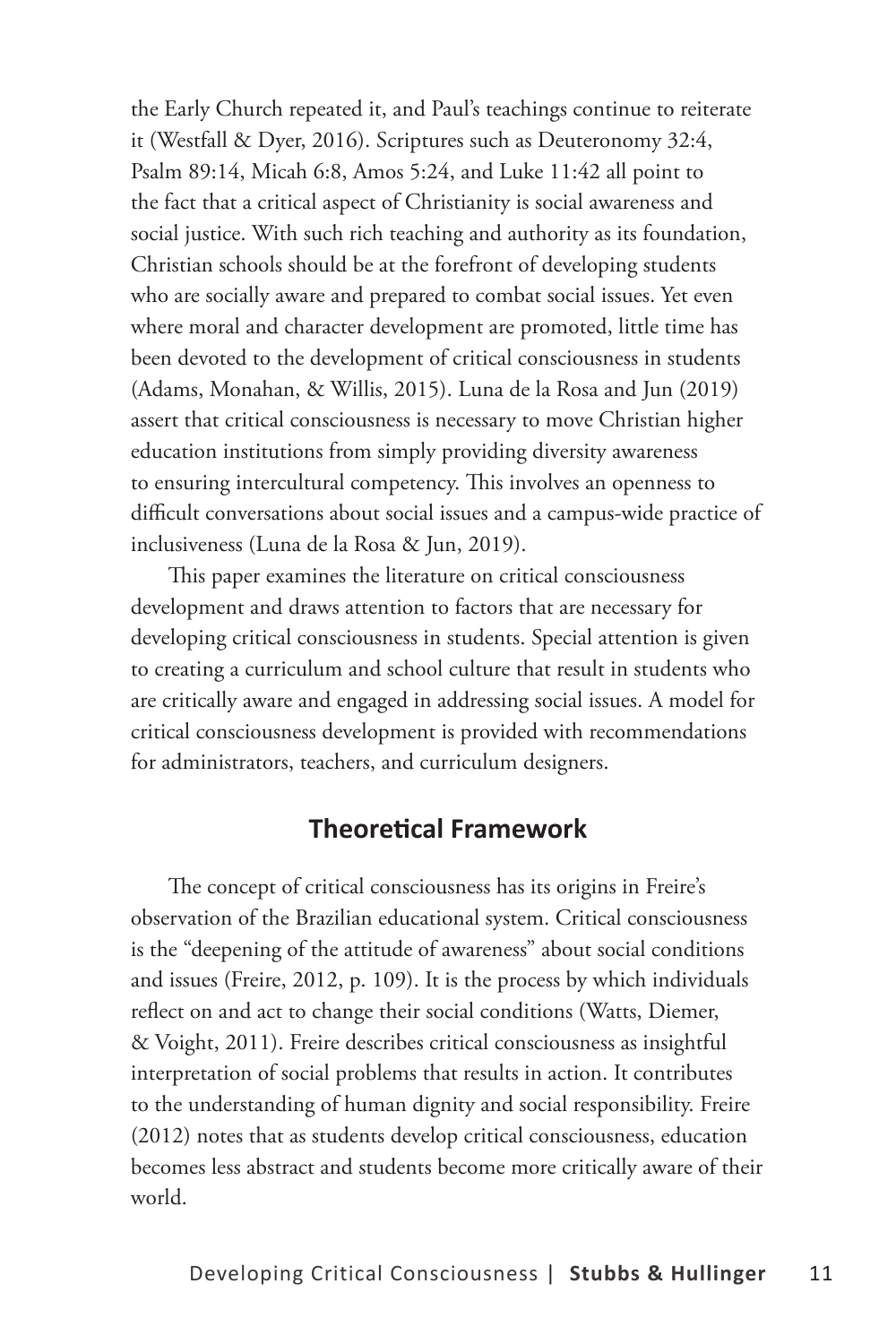Fostering critical consciousness is not a simple process. Freire (2005) describes the development of critical consciousness as a progression from semi-transitive to naïve transitive, and finally to critical consciousness. In semi-transitive consciousness, the individual cannot apprehend problems that do not relate specifically to their biological needs as the main concern is survival. There is disengagement from or lack of understanding of societal issues. Naïve transitive consciousness is characterized by oversimplification of problems and underestimation of humankind. As Freire (2005) explains it, "Naïve transitivity is the consciousness of men who are still almost part of a mass in whom the developing capacity for dialogue is still fragile and capable of distortion" (p. 14). If this stage does not develop into critical consciousness, it can lead to extremism (Freire, 2005).

"Critical Transitive Consciousness" or "critical consciousness" is demonstrated by insightful interpretation of problems. The critically conscious individual is not guided by emotions but uses reason and sound judgement when analyzing problems: "The critically transitive consciousness is characterized by the substitute of causal principles for magical explanations; by the testing of one's findings and by the openness to revision; by the attempt to avoid distortion when perceiving problems and to avoid preconceived notions when analyzing them" (Freire, 2005, p. 14).

#### **Critical Consciousness Development in Students**

Studies reveal that developing critical consciousness in students has a positive impact on their lives. Watts, Abdul-Adil, and Pratt (2002) found that young men who cultivated critical consciousness were empowered to critically analyze popular culture messages on gender, culture, race, and social class. Rondini (2015) observed that college students expressed commitment to social justice principles after engaging in service-learning projects aimed at developing critical consciousness. Wong (2014) notes that through critical pedagogy and the development of critical consciousness, students can be convinced to think differently and to challenge assumptions and practices. Wong adds, "The results of this research give me reason to believe that I might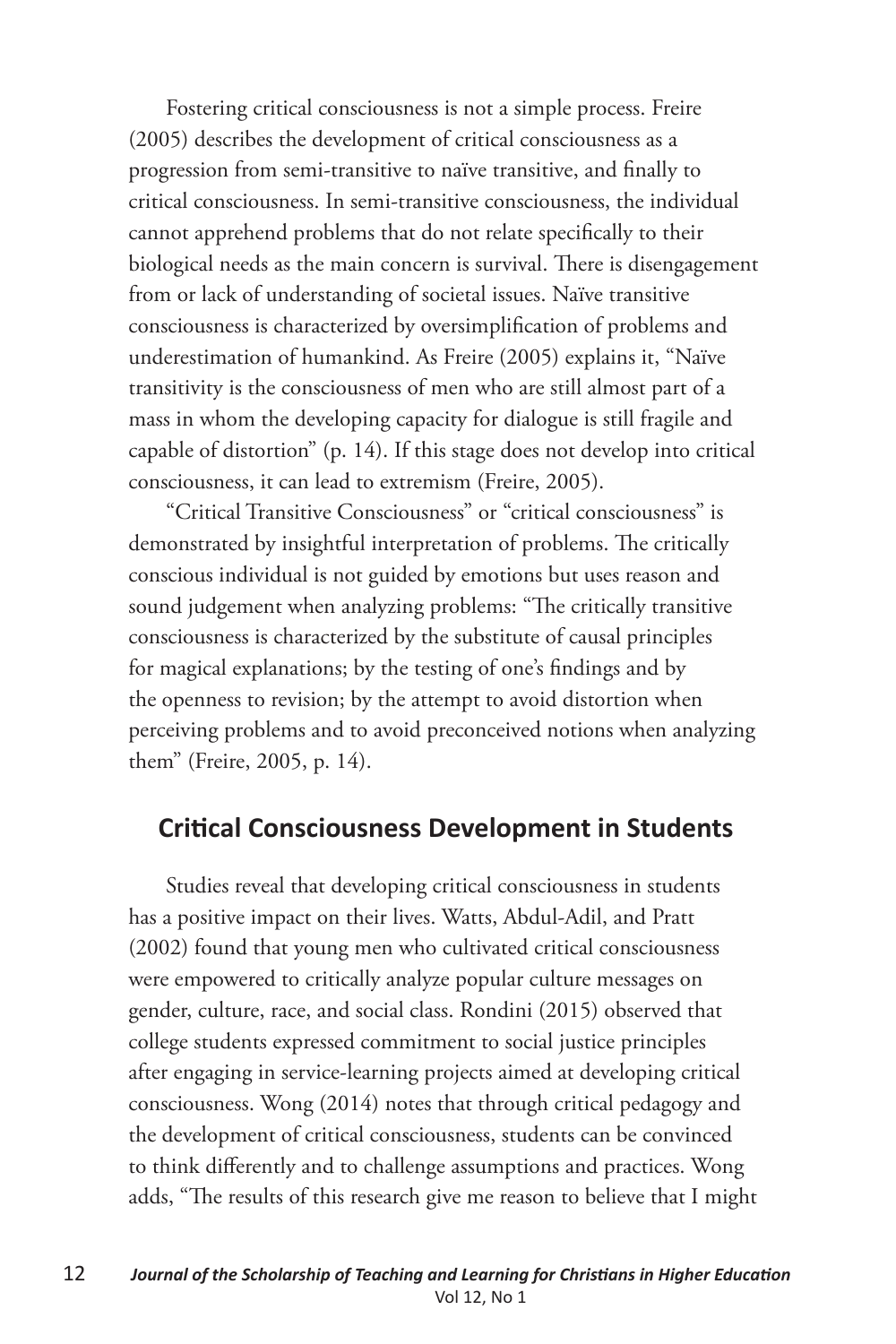have disrupted my students' prior knowledge and influenced their learning" (p. 59). Through the Social Justice Education Project, young people of color were motivated to change their behavior, their school, and society as a result of developing critical consciousness (Cammarota, 2016).

There is growing interest in the development of critical consciousness of both teachers and students (Haynes, 2013; McDonough, 2009; Weis, 2012; Riley 2014). Critical consciousness contributes to educators positively impacting the lives of all students and to developing students into change agents in society (Hawkins, 2014; Tunstall, 2011; Burrell, 2013; Silva & Langhout, 2011). This concern for the development of critical consciousness in students is reflected in international studies. Abednia and Izadinia (2013) studied the impact of critical literacy on the development of critical consciousness in students in Tehran. Through critical analysis of passages, journal writing reflection, and group discussions, students engaged in contextualizing issues, identifying problem areas, offering solutions, and reconsidering their own previous concepts of issues. Stewart and Gachago (2016) investigated the use of collaborative digital storytelling to develop the critical consciousness of students in South Africa and the United States. The study revealed that students desire to connect with others locally and globally and that the sharing of stories raises awareness of how hegemonic discourse impacts students. Stillar (2013) examined the impact creative writing in English as a foreign language class had on the development of critical consciousness of students in Japan. Data show moderate success in participants viewing critical issues from different perspectives.

## **Obstacles to Critical Consciousness Development**

There are obstacles to critical consciousness development. Freire (2012) notes that pedagogical practices and teacher perception can serve as obstacles to the development of critical consciousness. Teachers who view themselves as narrators or depositors and view students as the listeners and depositories will hinder the development of critical consciousness. Freire states, "This is the 'banking' concept of education,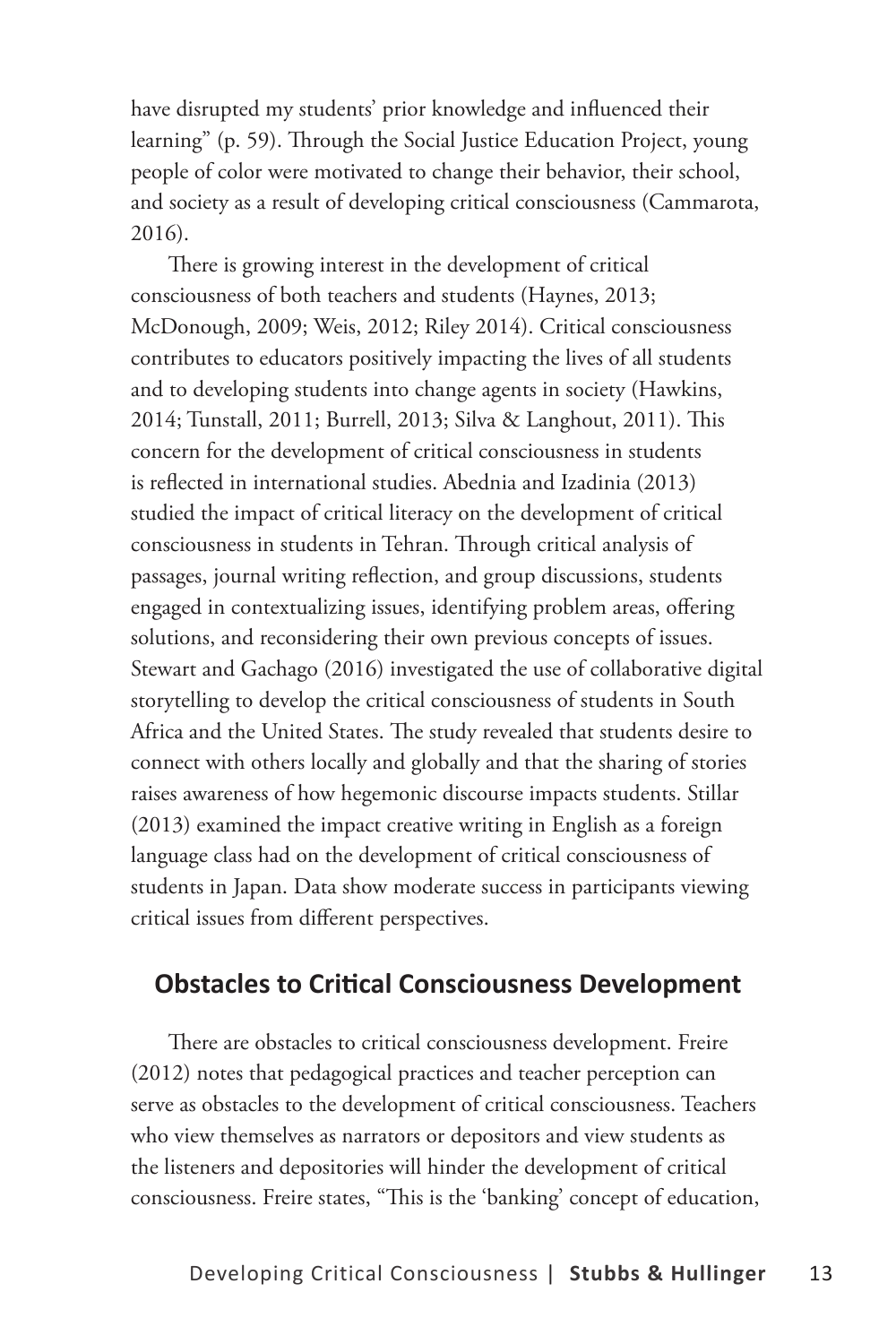in which the scope of action allowed to the students extends only as far as receiving, filing, and storing the deposits" (p. 72). This kind of classroom is teacher-centered instead of student-centered, and the teacher views himself or herself as the one who has knowledge and the student as one who knows nothing, which stifles creativity and critical thinking skills.

Gay and Kirkland (2003) found that progress in the development of critical consciousness can be hindered by both general and specific obstacles. In a study conducted among teacher education students, Gay and Kirkland observed general obstacles as a lack of understanding of what constitutes self-reflection, a lack of quality-guided practice opportunities, and the belief that teaching techniques are easily transferable to all contexts and all populations. Gay & Kirkland (2003) identified the following obstacles:

- diversion or deflecting attention from the issue,
- silence by avoiding participation in discussions, pleading ignorance, or having a lack of exposure,
- guilt without examination of the cause of the guilt or how to move past it,
- benevolent liberalism, the expression of remorse and commitment to eradicating injustice without actually changing personal and professional behavior.

## **Factors That Influence Critical Consciousness**

Researchers have found spirituality, parents, peers, and teachers as well as the school's curriculum—impact critical consciousness development (Garrido, 2009; Diemer & Li, 2011; Silva & Langhout, 2011). A qualitative study on the influence of spirituality on the development of critical consciousness found six patterns:

1. Suffering resulted in spiritual growth and critical consciousness development.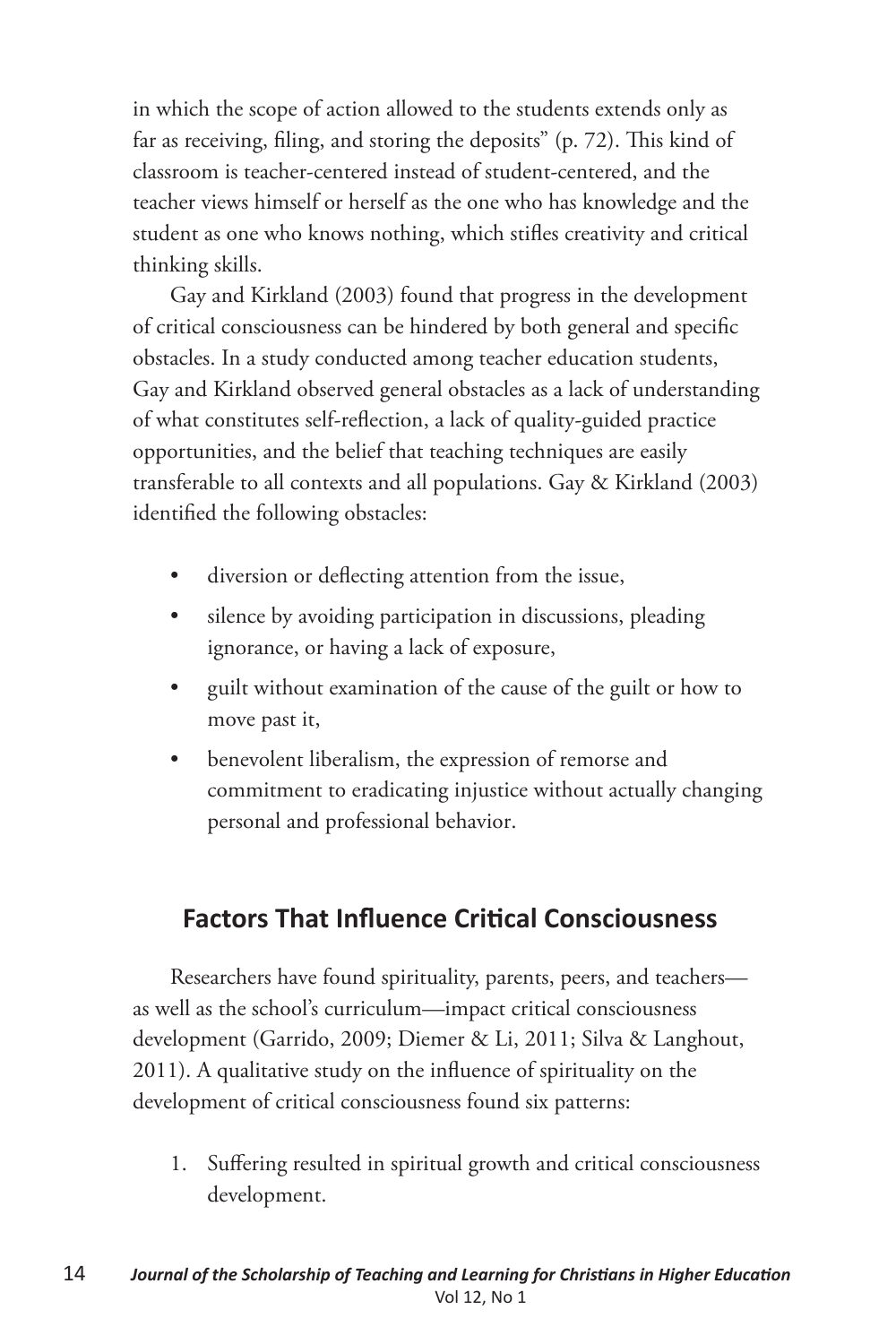- 2. Spirituality raised the awareness that social injustice and equality should be confronted as a community.
- 3. Spirituality and critical consciousness development led to a critical analysis of oppression.
- 4. Liberation and transformation took place through spiritual development and led to enhanced critical consciousness development.
- 5. Spiritual journey led to discovery of the heart of critical consciousness—praxis: action/reflection.
- 6. Spirituality led to a deeper understanding of the promotion of social justice and equity as a Christian obligation (Garrido, 2009).

The combination of social and political support from parents and peers was found to impact youths' participation in social action and their perception of their capability to effect social and political change (Diemer & Li, 2011).

Through a critically conscious curriculum, even younger students can develop critical consciousness. In an ethnographic study of first graders using an ethnographic, art-focused, and critical multicultural curriculum, Silva and Langhout (2011) discovered that the first grade teacher in the study was able to engage students in discussions about social issues, offer students new ways of viewing their world, and provide them with opportunities to help reduce social problems. The teacher introduced students to an artist each week, and among the artists were poets, musicians, painters, and choreographers. Through the reading of stories, watching of documentaries, and viewing of art, students learned about artists and how their race, ethnicity, gender, special needs, and socio-economic status influenced their work. Students discussed negative stereotypes, discrimination, and prejudice, reflected upon their emotions, and engaged in social action.

Raising the critical consciousness of students requires educators to understand their role in the process. Developing critical consciousness necessitates at the very beginning that the teacher-student contradiction be resolved: "The teacher is no longer merely the-one-who-teaches, but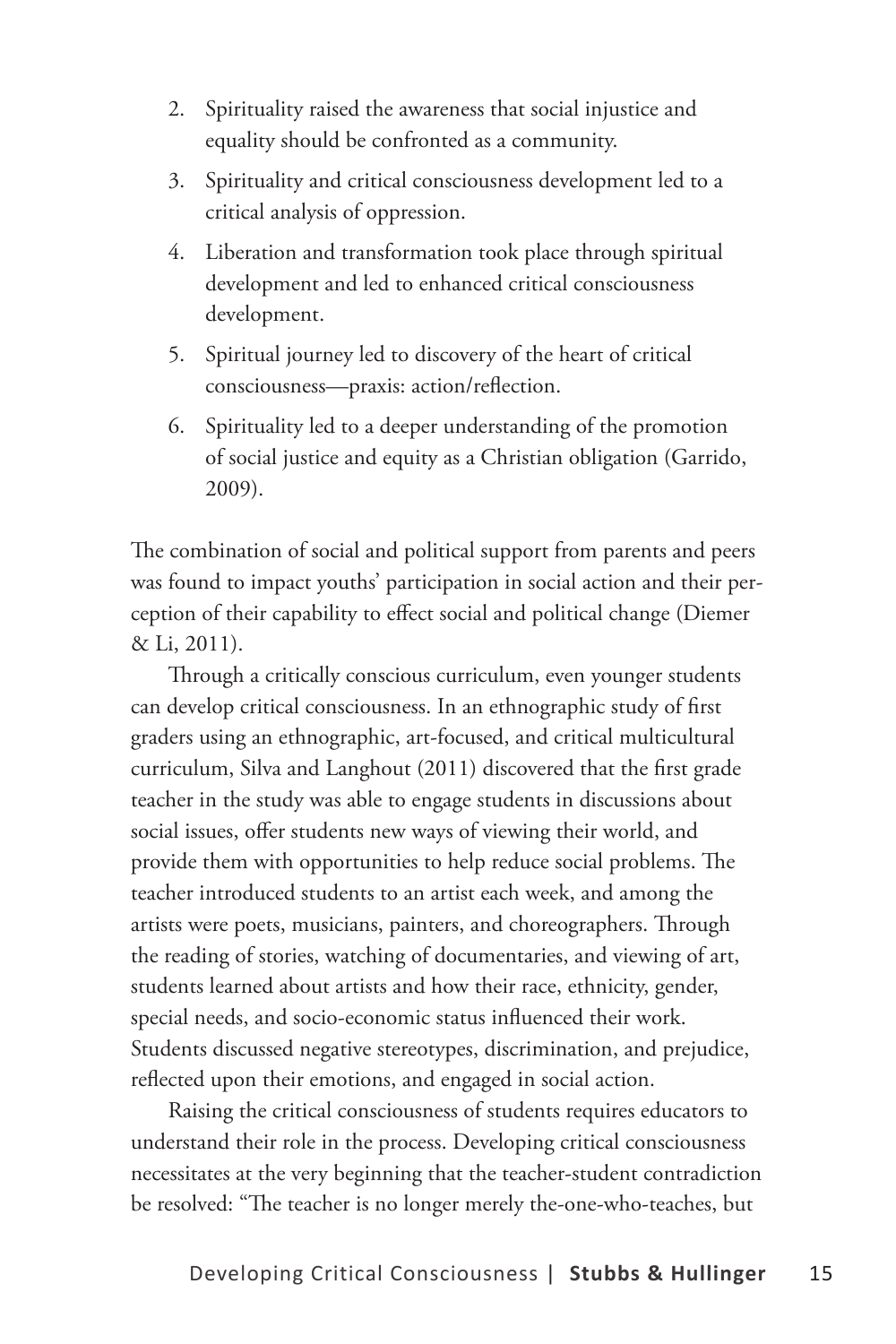one who is himself taught in dialogue with the students, who … being taught also teach" (Freire, 2012, p. 80). The teacher and students are simultaneously teaching and learning.

The disposition of the teacher is essential to the development of critical consciousness (Lee & Givens, 2012). Critical pedagogy cannot take place without love that infuses dialogue. Freire (2012) notes that love for others must be at the heart of dialogue and is, in fact, dialogue. The teacher must be compassionate, competent, and committed (Lee & Givens, 2012). Compassion enables teachers to assist students in identifying barriers to their full potential and humanization and to become advocates for students. Competent teachers know their students and which teaching approaches, learning methods, and instructional techniques to use for maximum effectiveness. Competence requires the teacher and student to be engaged in the learning, and "[t]his kind of competence relies on the cooperation of teacher and student to engage in dialogue, which is at the heart of all democratic relationships, and as students engage in a cycle of theory, application, evaluation, and reflection, they become competent themselves in their own movement toward social transformation" (Lee & Givens, 2012, p. 206). Commitment denotes that the teacher views education as pivotal to changing an unjust society and as a vehicle for intervening in the world to effect change.

Teacher candidates can benefit from critical consciousness raising strategies. In order "for teacher education programs to truly meet the needs of Indigenous learners, or indeed of any learner, more value needs to be placed upon encouraging critical discussions across disciplines about how teachers' behaviors, values, and teaching methods may influence learner achievement" (Riley, 2014, p. 150).

Developing critical awareness among teacher candidates involves promoting cultural competence, experiential learning, caring as teaching practice, high expectations, respect for students' cultural identity, and thoughtfully considering and practicing newly acquired knowledge. Moreover, teacher candidates should be educated on practices promoting equitable classroom environments and the influence that their biases may have on decisions and expectations they have for students (Riley, 2014).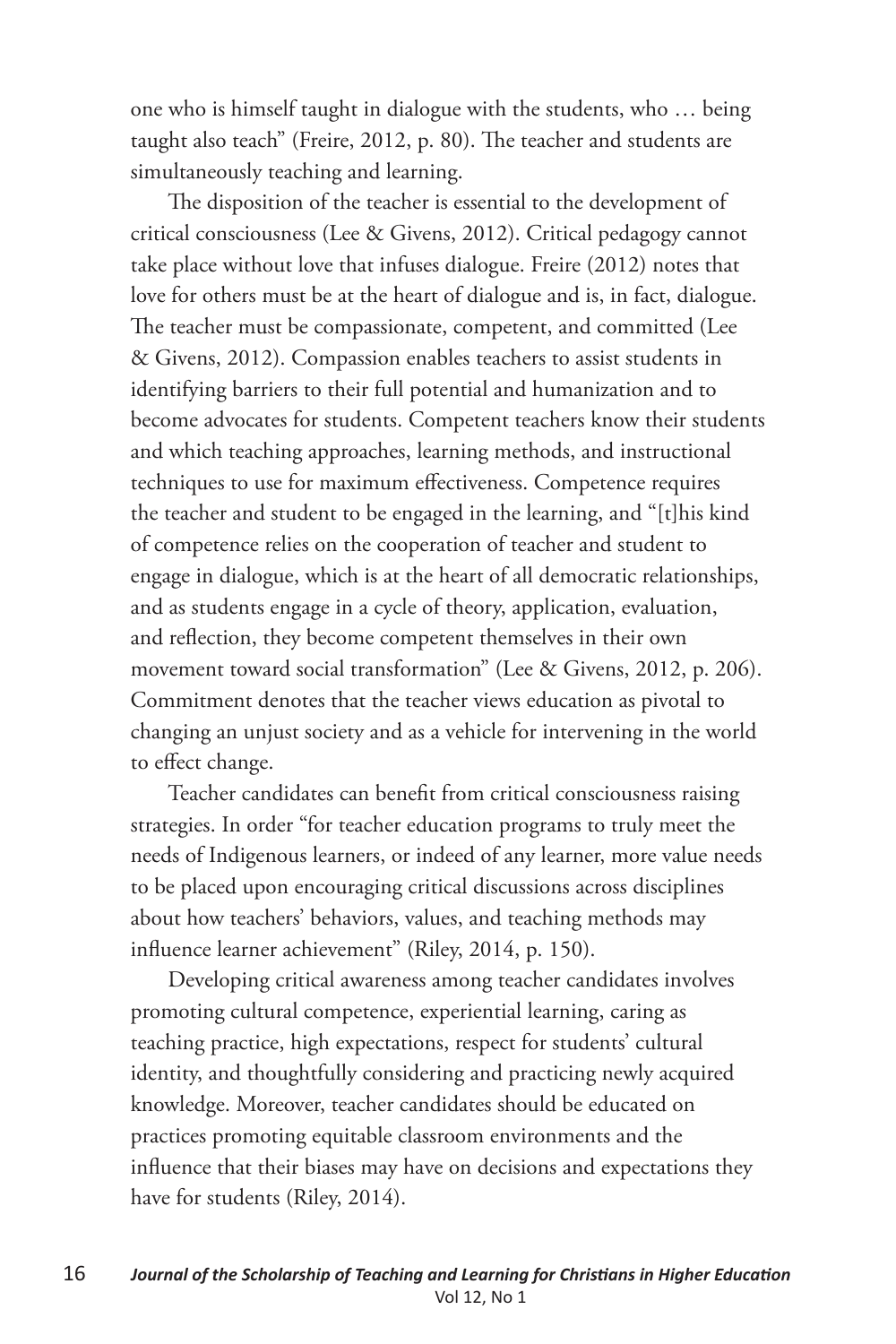Teachers can be instrumental in bringing attention to inequalities and promoting social justice (Palmer, Rangel, Gonzales, & Morales, 2014). They are strategically positioned to create equitable classrooms and schools since they work closely with key constituents (Palmer et al., 2014). The role of the teacher is to intervene in the world and to be thorough and ethical in the presentation of knowledge so as to avoid indifference to a perverse system (Freire, 1998).

#### **Critically Conscious Curriculum**

The literature is clear that developing the critical consciousness of students must be a deliberate act. Social awareness and responsibility must be interwoven throughout the curriculum and must be a part of the culture of the school (Srinivason & Cruz, 2015). Berman (2008) contends that developing students who are connected to their communities and involved in improving their communities requires schools to embrace civic engagement as the main goal of education.

Luna de la Rosa and Jun (2019) contend that in Christian higher education institutions, developing critical consciousness begins with a cultural audit, for example, a campus climate study. Data from such a study can be used to implement changes where needed. Furthermore, what is necessary is purposeful embedding of diversity throughout the curricula to include faculty and students from marginalized groups as well as to include diverse leadership; consequently, "compositional diversity within the students and faculty is not enough; presidents, governing boards, cabinet members, provosts, and deans must be diverse for Christian higher education to represent the kingdom of God" (Luna de la Rosa & Jun, 2019, p. 365). This recommendation follows the example provided in Acts chapter 6 where the Grecian Jews in the Early Church expressed dissatisfaction with the level of care given to their widows. The leaders of the church responded by selecting seven leaders, who—by their names—appear to all be Greek, to ensure that the needs of the Grecian widows were met. Acts 6:7–9 (NIV) tells us, "So the word of God spread. The number of disciples in Jerusalem increased rapidly, and a large number of priests became obedient to the faith." Awareness, sincere concern for all groups, and diversity in leadership results in exponential growth.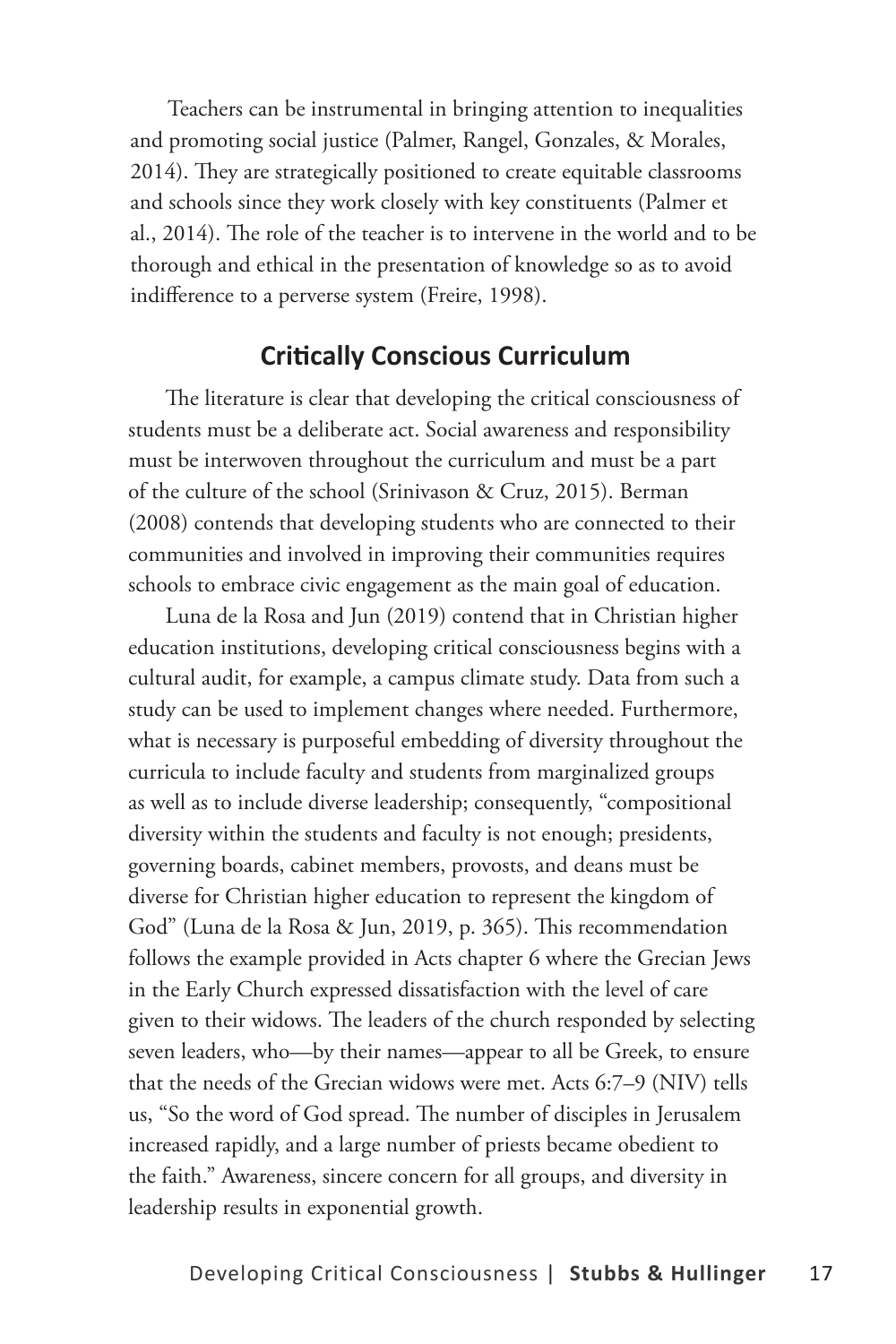Goerdt (2011) emphasizes global connections in the curriculum. In a case study on the relationship between internationalized pedagogy and critical consciousness development in undergraduate social work students from the United States and Germany, Goerdt found that the dialogic exchange between the students from different nations resulted in movement towards the development of critical consciousness. Participants expressed increased awareness of themselves in relation to individuals from another part of the world, increased motivation to learn more about social welfare policy issues, and increased socio-political critical analysis. Instructional factors such as topical preparation, opportunities for reflection, deliberation and generative inquiry, a comfortable teaching environment that encourages participation, conversational language, a collaborative learning format, and the use of questioning were found to be instrumental in the critical consciousness development of students.

Johnstone (2014) has promoted critical travel pedagogy as a means of raising awareness about social justice issues. He describes critical travel pedagogy as experiential learning and dialogue that aims to raise global awareness and consciousness about oppression. Johnstone has asserted that critical travel pedagogy results in the development of empathy or "compassionate suffering" (p. 34). Participants in Johnstone's study on critical travel pedagogy reported having raised critical consciousness as expressed in their commitment to promoting awareness of oppression and global injustices despite personal discomfort.

Jones (2019) warns that short term mission trips, study abroad, and internships must not be mistaken for cultural awareness and global competence. Without critical awareness and reflection, such learning experiences can give a false sense of critical consciousness and global justice. Jones states, "A mature critical consciousness related to global learning features young people who are critically aware of their role in the colonizer-indigene hyphen, especially in missions, who can name and reflect upon this encounter with sobriety" (p. 59).

Wade (2007) contends that curricula aimed at developing critical consciousness in students—and, in particular, teaching social justice—must contain care and fairness as core themes. Students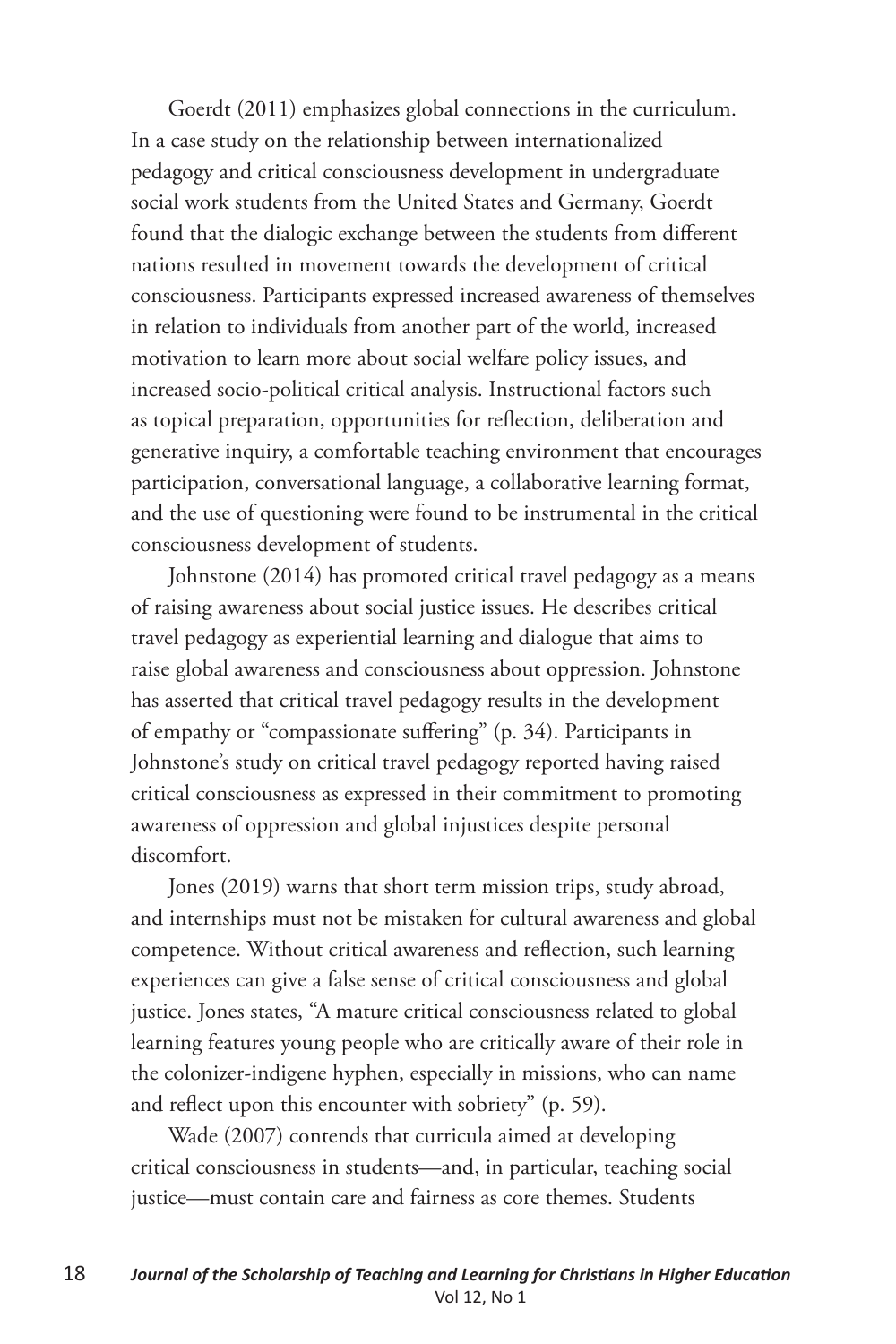should be taught about social justice and should be empowered with the skills, knowledge, and attitudes needed to help create socially just communities. Social justice education must be "student-centered, collaborative, experiential, intellectual, critical, multicultural, and activist" (Wade, 2007, p. 8). Wade recommends that the elementary social studies curriculum be divided into three categories: human rights, democracy, and conservation. Students should be equipped with two categories of skills: skills for reading the world and skills for activism. Additionally, teaching for social justice entails using a variety of teaching strategies. Wade promotes the use of thematic teaching, children's literature, questions, role-play and simulations, primary sources, and visual and performing arts. Social justice education "cannot stop at the classroom door" (p. 78) since "social justice education is as much about learning from the community as it is engaging in social action for the community." (Wade, 2007, p. 79).

Berman (2008) has suggested that the curriculum must be designed to empower students—particularly students from low socio-economic, marginalized, and oppressed groups—so that they come to believe in their ability to make effectual contributions to the lives of others and to their communities. Berman (1997) notes that impacting the socio-political participation of students **through** the overt and covert curriculum calls for numerous environments:

- an open classroom climate,
- acceptance of controversy and conflict,
- student participation in classroom and school decision-making,
- classroom communities that emphasize care and cooperation,
- direct engagement in the social and political arena,
- a holistic view of the classroom structure,
- a holistic view of the classroom that addresses what is taught (content) and how it is taught (pedagogy).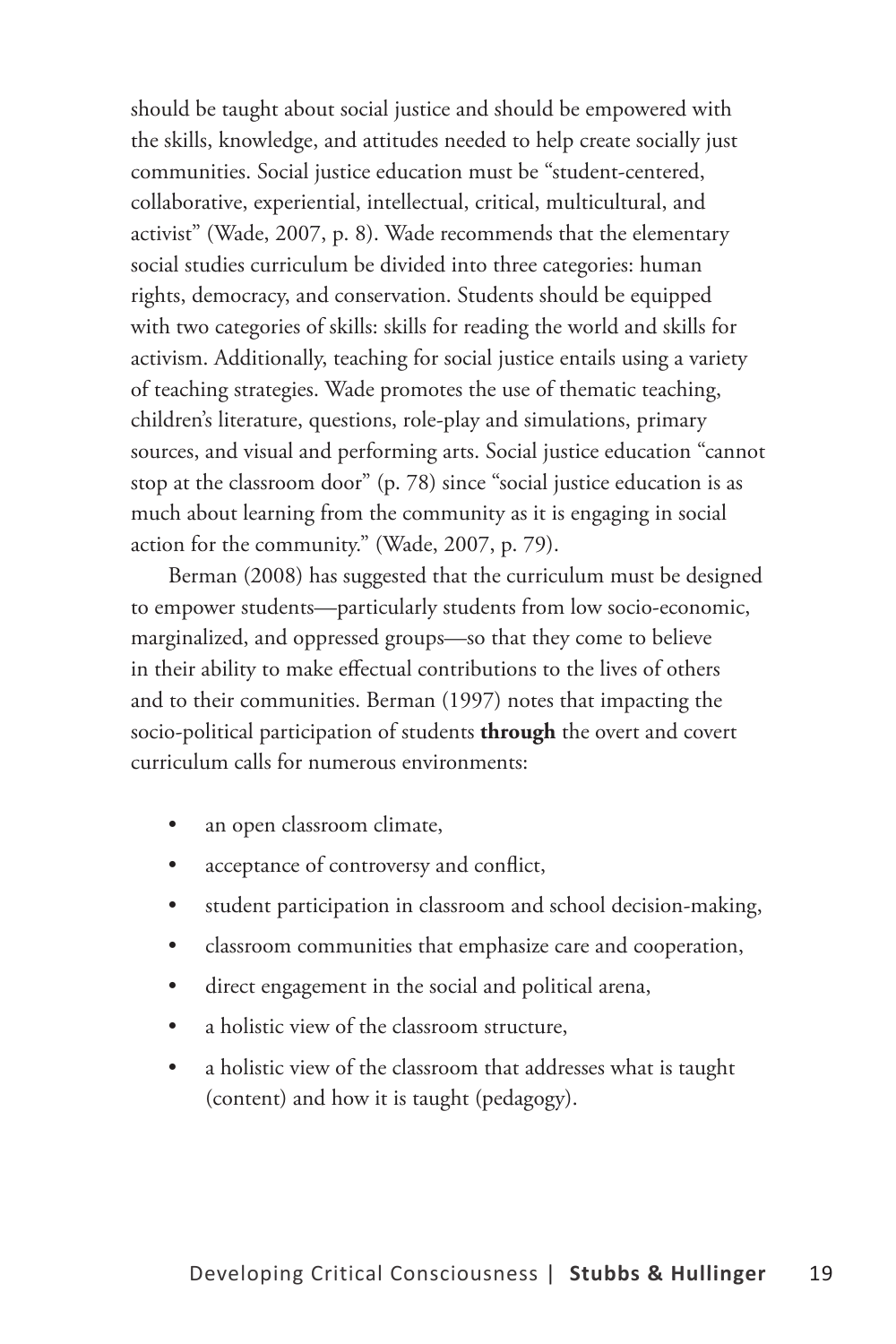Researchers have argued that for the curriculum to truly be effective in developing the critical consciousness of students, there must be emphasis on critical action (Watts & Hipolito-Delgado, 2014). Watts and Hipolito-Delgado have asserted that few theorists and practitioners who have focused on the development of critical consciousness have emphasized critical action—or sociopolitical action—as they refer to it. Watts and Hipolito-Delgado (2014) recommend that programs aimed at developing critical consciousness must have as the main objective socio-political action because this component of critical consciousness is the only component that has the potential to change social and structural aspects of society. In cases where there might be age-based constraints of students, developmental psychologists argue that more emphasis needs to be placed on critical motivation through critical reflection (Watts, Diemer, & Voight, 2011).

Tharp (2012) contended that while students want increased awareness about diversity, they need to be guided in the process. Tharp recommended the use of dialogical and experiential learning methods. Dialogue and challenging conversations that allow sharing of diverse experiences produce consciousness-raising and help participants to "develop empathy while seeing themselves as interconnected to one another" (Tharp, 2012, p. 31). Experiential learning includes privilege walks, simulations of inequality, and icebreakers.

Critical consciousness development of students must involve increased awareness of the structural and systemic domains of issues (Jones, 2019). Expressing empathy for social issues does not equate to critical consciousness. Students must be challenged to understand the complexity of social issues so that they can effect real social change. Jones expresses that a simplistic view or partial understanding of social issues demonstrates the need for further critical consciousness development.

Weber (2010) has promoted critical literacy as a means of developing critical consciousness in students. Fictional stories can be used to explore theories about modern society. Through individual reading responses and group discussions, students were encouraged to engage in dialogue, reflection, and action. The written responses, which were completed prior to class, were shared in groups of three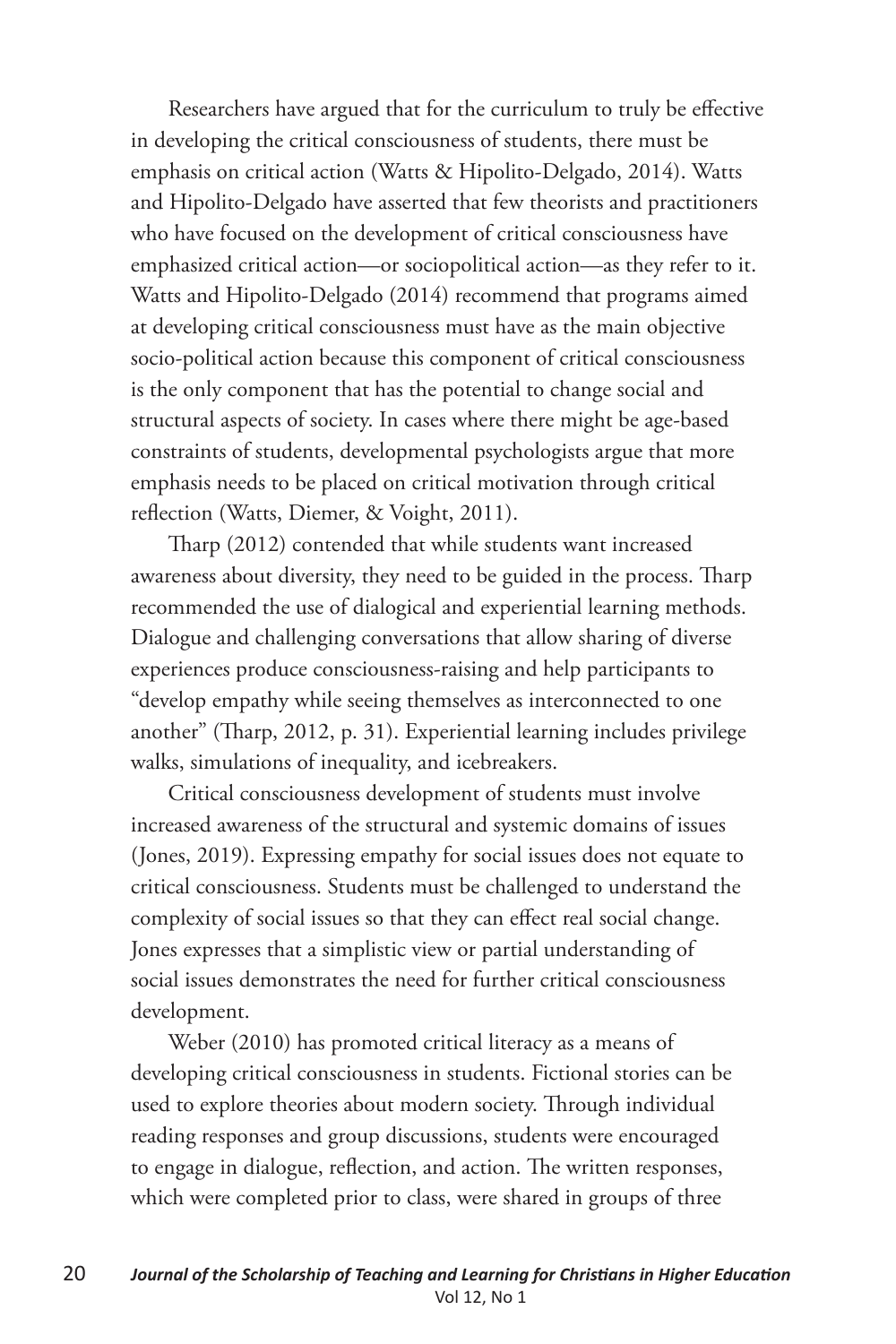or four. Group discussions flowed into whole class discussions. Weber found that students became more engaged in the class, increased in their understanding of abstract texts, and progressed in their critical consciousness development. She notes, "It would be naive to think that critical consciousness immediately develops in my students. Considering my own development, this is something that takes time and effort, but by conducting class in this fashion, students catch a glimpse of this possibility" (Weber, 2010, p. 359). Dialogue served as a vital component in connecting literary fiction to real life.

Educators and researchers have promoted service-learning as an effective way of raising social awareness and connecting students to their communities (Berman, Bailey, Collins, Kinsley & Holman, 2000; Winans-Solis, 2014). Winans-Solis investigated how service-learning contributed to the development of critical consciousness in African American males. Six themes emerged from this study, revealing that while participants struggled to maintain their critically engaged visions of self in the midst of their street culture and the hegemony of society, they developed an awareness of oppressive structures, developed caring relationships within the school that shifted negative perceptions of the school, were empowered through service-learning, and formed a deeper view of self and community. Winans-Solis (2014) reports, "Within the nexus of community, service-learning was empowering as participants were immersed in an array of responsibilities and roles, understood how their actions addressed local issues, and had the opportunity to contribute their knowledge and express their motivations for social change. As a result, participants became invested in creating positive change and developed a sense of responsibility for impacting their community" (p. 617).

A reasonable conclusion to draw from the literature and study findings is that a school's pedagogical practices, extracurricular activities, and overall culture must be considered in the critical consciousness development of students. What is needed is a school where "caring for others is a basic norm … and the curriculum integrates social and political issues in didactic and experiential ways" (Berman, 1997, p. 155). Figure 1 illustrates four factors that affect—and thus must be considered when setting an educational goal like this—are teacher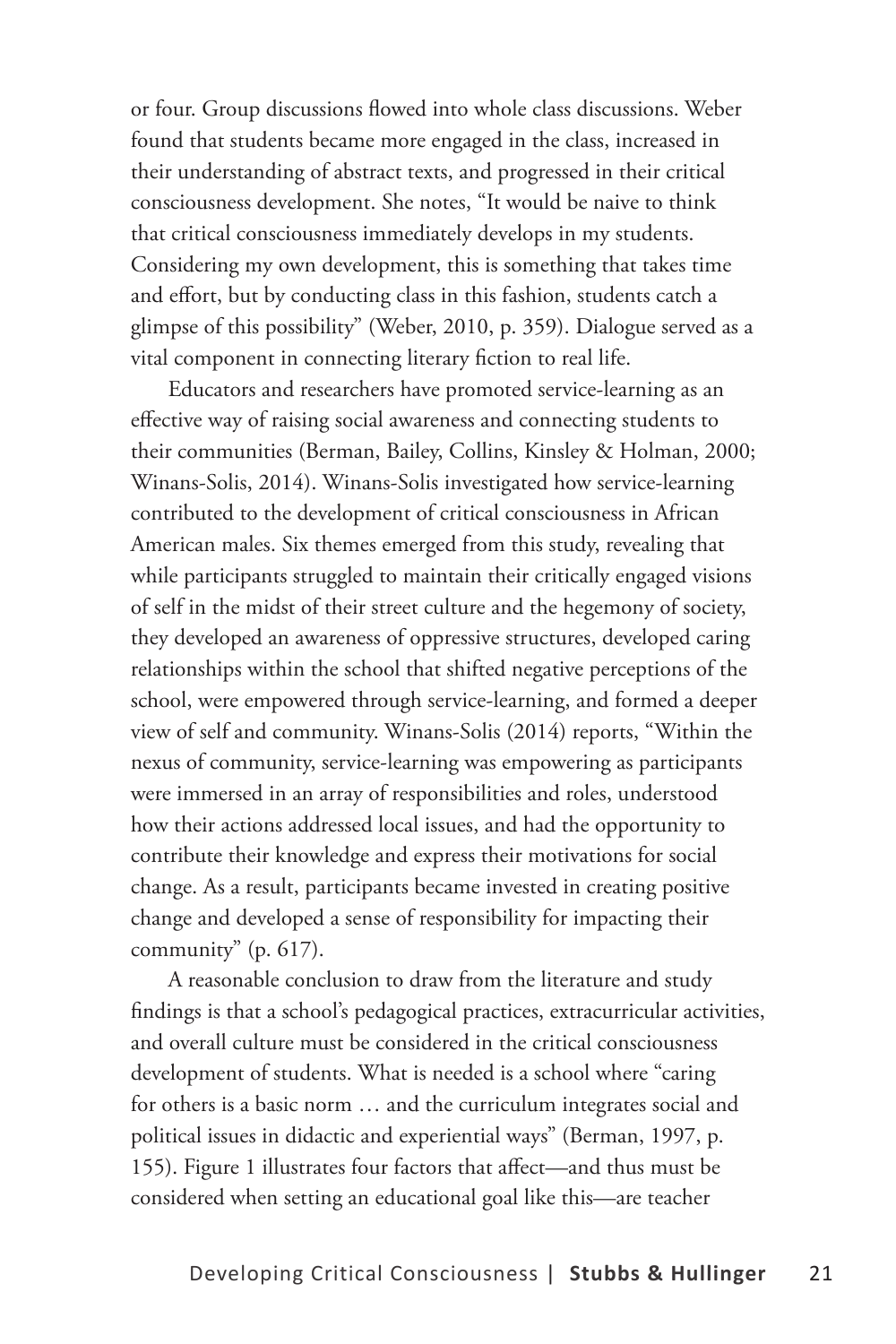disposition, extracurricular activities, written curriculum, and "hidden curriculum" (i.e., indirect curriculum). All four should be taken into account because they contribute to the success of an environment that leads to the critical consciousness development in students.



Figure 1: *Model of Critical Consciousness Development*

Table 1 breaks down the four components—teacher disposition, extracurricular activities, written curriculum, and hidden curriculum into qualities modeled by teachers, administrators, and staff (e.g., compassion and competence) and the hidden curriculum that includes a school's culture and structure of governance. Pedagogical practices in classroom curricula include dialogue and discussion, reflection, and experiential learning while extra-curricular activities involve student participation in campus gatherings (e.g., music and special speakers) and leadership roles in student government.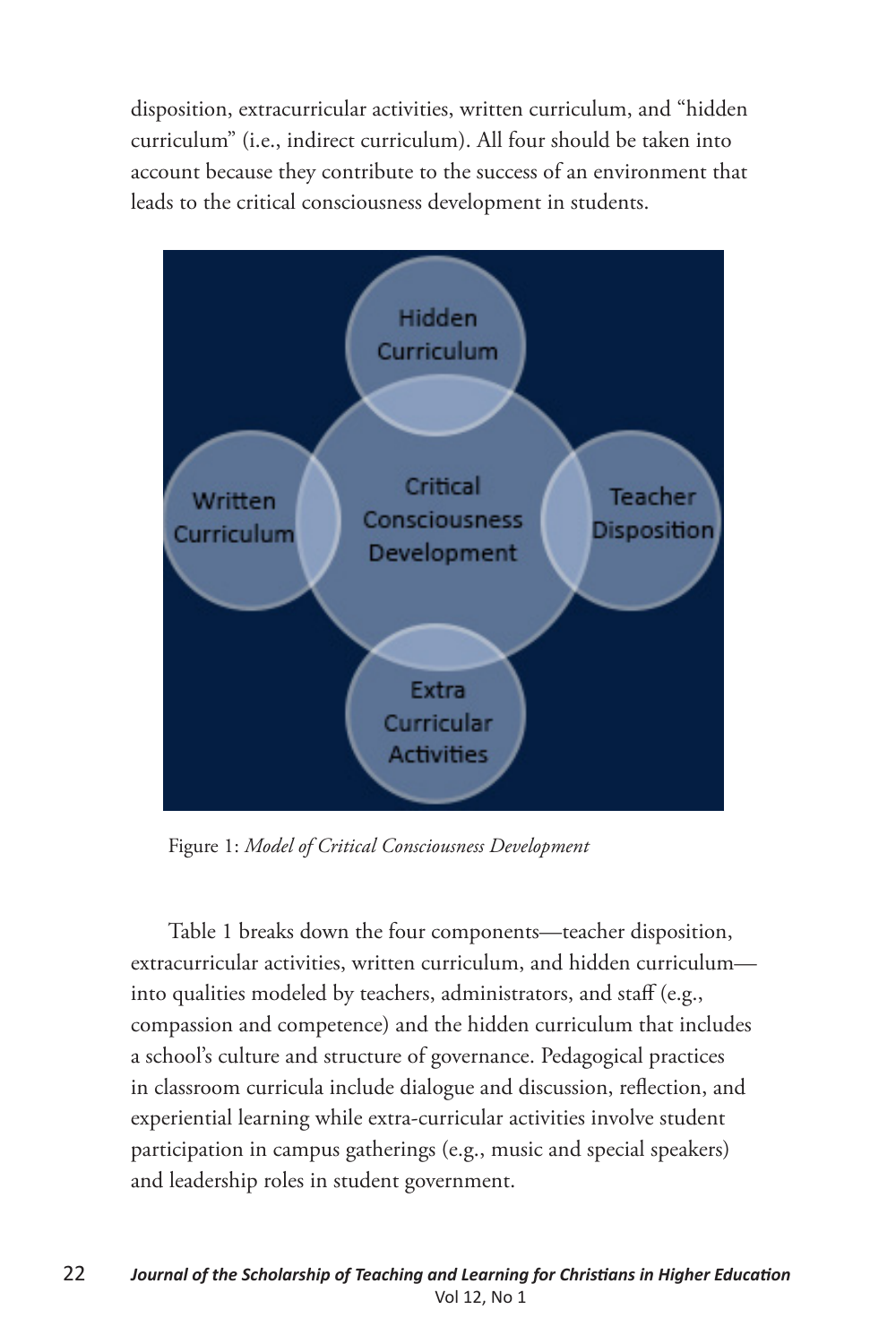| <b>Curriculum Components</b>                                                                                                                                                                                                                                                                                                                                      |                                                                                                                             |                                                                                                                                                                                                                                        |                                                                                                                                                                                                                |  |
|-------------------------------------------------------------------------------------------------------------------------------------------------------------------------------------------------------------------------------------------------------------------------------------------------------------------------------------------------------------------|-----------------------------------------------------------------------------------------------------------------------------|----------------------------------------------------------------------------------------------------------------------------------------------------------------------------------------------------------------------------------------|----------------------------------------------------------------------------------------------------------------------------------------------------------------------------------------------------------------|--|
| <b>Hidden</b><br><b>Curriculum</b>                                                                                                                                                                                                                                                                                                                                | <b>Teacher</b><br><b>Disposition</b>                                                                                        | Written<br><b>Curriculum</b>                                                                                                                                                                                                           | <b>Extra-Curricular</b><br><b>Activities</b>                                                                                                                                                                   |  |
| <b>School Culture</b><br>Social awareness<br>and responsibility<br>(Srinivason &<br>Cruz, 2015)<br>Integration<br>of Spirituality<br>(Garrido, 2009)                                                                                                                                                                                                              | Compassion<br>Care about<br>student<br>development<br>and advocate for<br>students (Freire,<br>2012; Lee &<br>Givens, 2012) | <b>Themes of Care &amp;</b><br><b>Fairness</b><br>Human Rights<br>Democracy<br>Conservation<br>(Wade, 2007)                                                                                                                            | Community<br>Engagement<br>(Berman, 1997)<br><b>Activities that</b><br>allow students<br>to cooperate and<br>collaborate with<br>others in the<br>community                                                    |  |
| <b>School</b><br>Governance<br>Administration<br>and school boards<br>are committed<br>to critical<br>consciousness<br>development.<br>Student<br>involvement in<br>school decision<br>making (Berman,<br>1997)<br>The institutional<br>structure<br>encourages<br>a democratic<br>process (Berman<br>2017).<br>Parental<br>Involvement<br>(Diemer & Li,<br>2011) | Competence<br>Know students,<br>content, and<br>a variety of<br>instructional<br>strategies (Lee &<br>Givens, 2012)         | <b>Dialogue</b><br>Safe space for<br>students to share<br>their beliefs<br>and thoughts<br>on issues; to<br>engage in difficult<br>conversations<br>(Freire, 2012;<br>Berman, 1997;<br>Tharp, 2012; Luna<br>de la Rosa & Jun,<br>2019) | <b>Student</b><br>Government<br>(Berman,<br>1997) Student<br>leadership and<br>decision making<br>opportunities                                                                                                |  |
| Composition<br>Student<br>population,<br>faculty, and<br>leadership reflect<br>diversity                                                                                                                                                                                                                                                                          | Commitment<br>View educational<br>platform as<br>vehicle to<br>transform society<br>(Lee & Givens,<br>2012)                 | <b>Critical Action</b><br>Taking deliberate<br>steps to address<br>social issues and<br>concerns<br>(Watts & Hipolito-<br>Delgado, 2014;<br>Wade, 2007)                                                                                | General<br>Institutional<br><b>Gatherings</b><br>Including diversity<br>of speakers,<br>music, and<br>cultural practices<br>in events such<br>as chapels and<br>assemblies (Luna<br>de la Rosa & Jun,<br>2019) |  |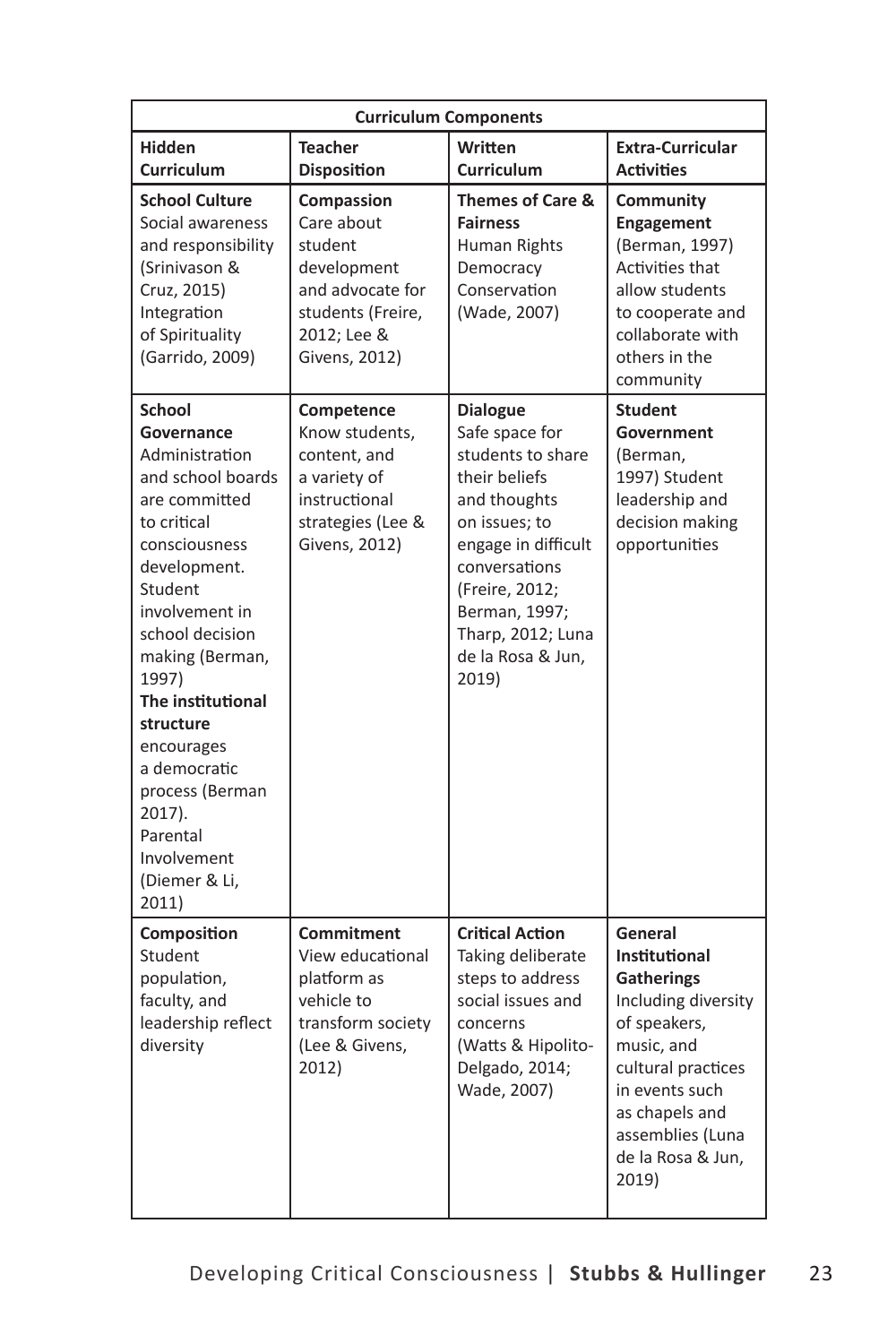| <b>Curriculum Components</b> |                                                                                                                             |                                                                                                                                                                                                                                                              |                                              |  |
|------------------------------|-----------------------------------------------------------------------------------------------------------------------------|--------------------------------------------------------------------------------------------------------------------------------------------------------------------------------------------------------------------------------------------------------------|----------------------------------------------|--|
| <b>Hidden</b><br>Curriculum  | <b>Teacher</b><br><b>Disposition</b>                                                                                        | Written<br><b>Curriculum</b>                                                                                                                                                                                                                                 | <b>Extra-Curricular</b><br><b>Activities</b> |  |
|                              | <b>Awareness</b><br>Cultural<br>competence,<br>respect for<br>cultural<br>differences, self-<br>reflection (Riley,<br>2014) | <b>Reflection</b><br>Opportunities<br>to think about<br>your beliefs and<br>how they impact<br>you and others.<br>(Freire, 2012;<br>Watts, Diemer,<br>& Voight, 2011;<br>Jones, 2019)                                                                        |                                              |  |
|                              |                                                                                                                             | <b>Critical Literacy</b><br>Examination and<br>analysis of texts<br>to understand<br>meaning and<br>messages related<br>to social issues<br>(Weber, 2010)                                                                                                    |                                              |  |
|                              |                                                                                                                             | Experiential<br>Learning:<br>Critical travel<br>pedagogy<br>(Johnstone, 2014)<br>Simulations,<br>privilege walks,<br>(Tharp, 2012)<br>Service Learning,<br>(Winans-<br>Solis, 2014)<br>Internationalized<br>Pedagogy Global<br>Connections<br>(Goerdt, 2011) |                                              |  |

Table 1: *Curriculum Components*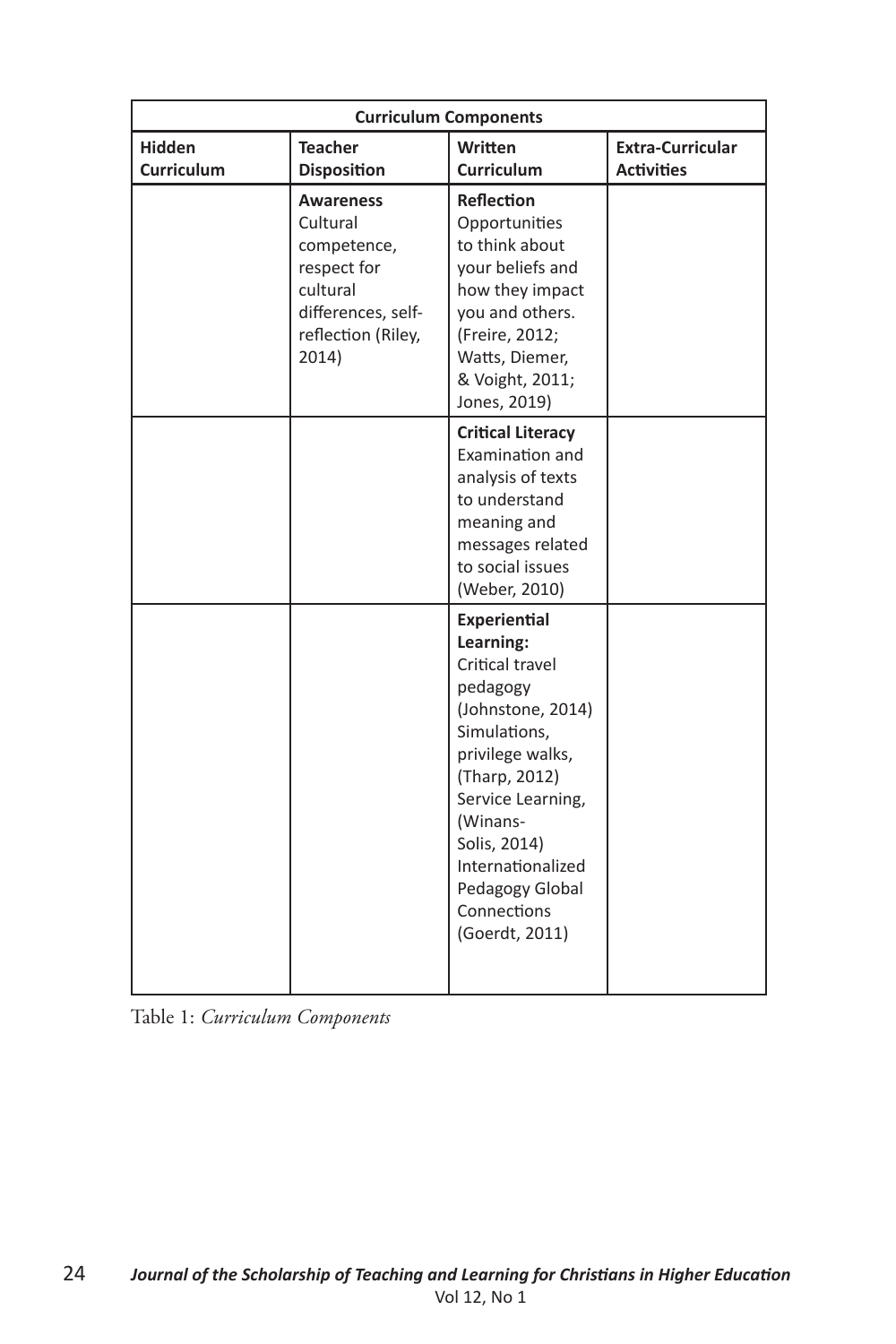## **Recommendations for Practice**

The literature on critical consciousness provides several implications for practice:

- 1. The curriculum should be designed to develop the critical and analytical skills of students. Freire (2012) contends that education aimed at developing critical consciousness must be problem-posing, thereby stimulating critical thinking, reflection, and action to transform injustice and inequities. Attention must be given to the overt and covert curriculum to ensure that biblical principles, caring, justice, and social involvement are embraced and modeled by all constituents.
- 2. Classroom activities should include dialogue, reflection, and an action component that connects directly to community involvement. Administrators and educators must be purposeful about including opportunities for participation in addressing injustice and inequalities. Critical consciousness development takes place most easily through experiential learning (Jones, 2019).
- 3. Teachers themselves must be critically conscious and must be equipped with the skills needed to raise students' level of critical consciousness. Pedagogical practices, along with teachers' beliefs and values, should stimulate critical reflection and analysis (Riley, 2014). Teacher training and professional development should allow opportunities to engage in critical discussions and self-reflection (Riley, 2014; Gay & Kirkland, 2003). Educators should also be provided with multiple opportunities to develop and refine critical pedagogy, which Freire contended is key to critical consciousness development.
- 4. Critical consciousness should be reflected through diversity of the student population, faculty, and institutional leadership. Students should be able to see critical consciousness modeled by those who teach and lead them. Otherwise, social justice and equity can be negated by what is done rather than what is said (Luna de la Rosa & Jun, 2019).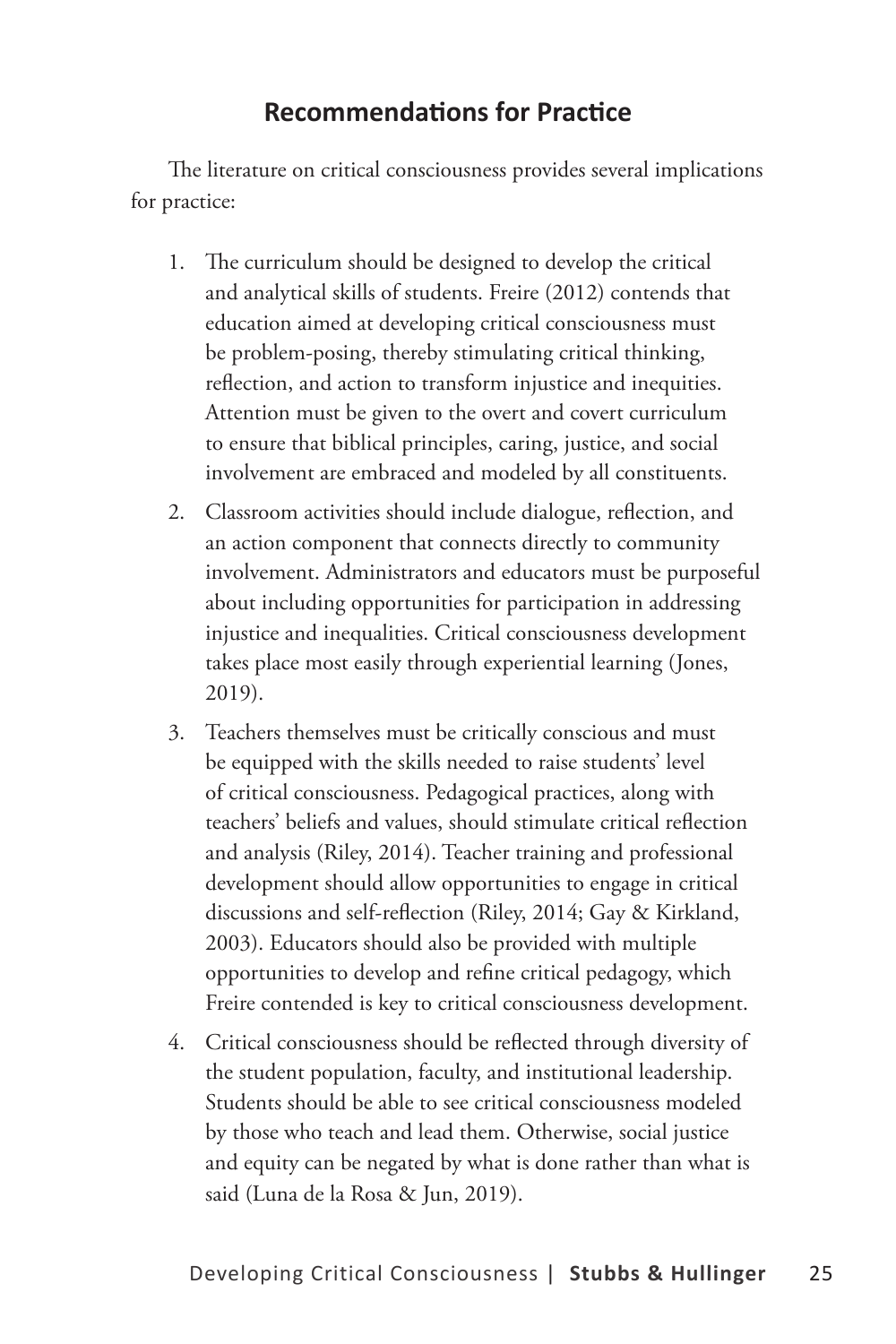#### **REFERENCES**

- Abednia, A., & Izadinia, M. (2013). Critical pedagogy in ELT classroom: Exploring contributions of critical literacy to learners' critical consciousness. *Language Awareness*, *22*(4), 338–352. https://dx.doi. org/10.1080/09658416.2012.733400
- Adams, K., Monahan, J., & Wills, R. (2015). Losing the whole child? A national survey of primary education training provision for spiritual, moral, social and cultural development [Abstract]. *European Journal of Teacher Education*, *38*(2), 199–216. http://dx.doi.org/10.1080/026 19768.2015.1030388
- Berman, S. H. (2008). A superintendent's systemic notion of civics. *School Administrator*, *65*(9), 29–31. https://www.aasa.org/ SchoolAdministratorArticle.aspx?id=4756
- Berman, S., Bailey, S., Collins, R., Kinsley, D., Holman, E., & Education Commission of the States, D. C. (2000). *Service-learning: An administrator's tool for improving schools and connecting with the community. Issue Paper.* (ED445995). ERIC. https://files.eric.ed.gov/ fulltext/ED445995.pdf
- Berman, S. (1997). *Children's social consciousness and the development of social responsibility*. State University of New York Press.
- Burrell Storms, S. (2013). Preparing teachers for social justice advocacy. Am I walking my talk? *Multicultural Education*, *20*(2), 33–39.
- Cammarota, J. (2016). The praxis of ethnic studies: Transforming second sight into critical consciousness. *Race, Ethnicity, and Education*, *19*(2), 233–251. http://dx.doi.org/10.1080/13613324.2015.1041486
- Diemer, M., & Li, C. (2011). Critical consciousness development and political participation among marginalized youth. *Child Development*, *82*(6), 1815–1833. http://dx.doi. org/10.1111/j.1467-8624.2011.01650.x
- Diemer, M., McWhirter, E., Ozer, E., & Rapa, L. (2015). Advances in the conceptualization and measurement of critical consciousness. *Urban Review: Issues and Ideas in Public Education*, *47*(5), 809–823. https://doi.org/10.1007/s11256-015-0336-7
- Doughty, H. A. (2006). Critical thinking vs. critical consciousness. *College Quarterly*, *9*(2). https://eric.ed.gov/?id=EJ835402
- Freire, P. (1998). *Pedagogy of freedom: Ethics, democracy, and civic courage*. Rowman & Littlefield Publishers.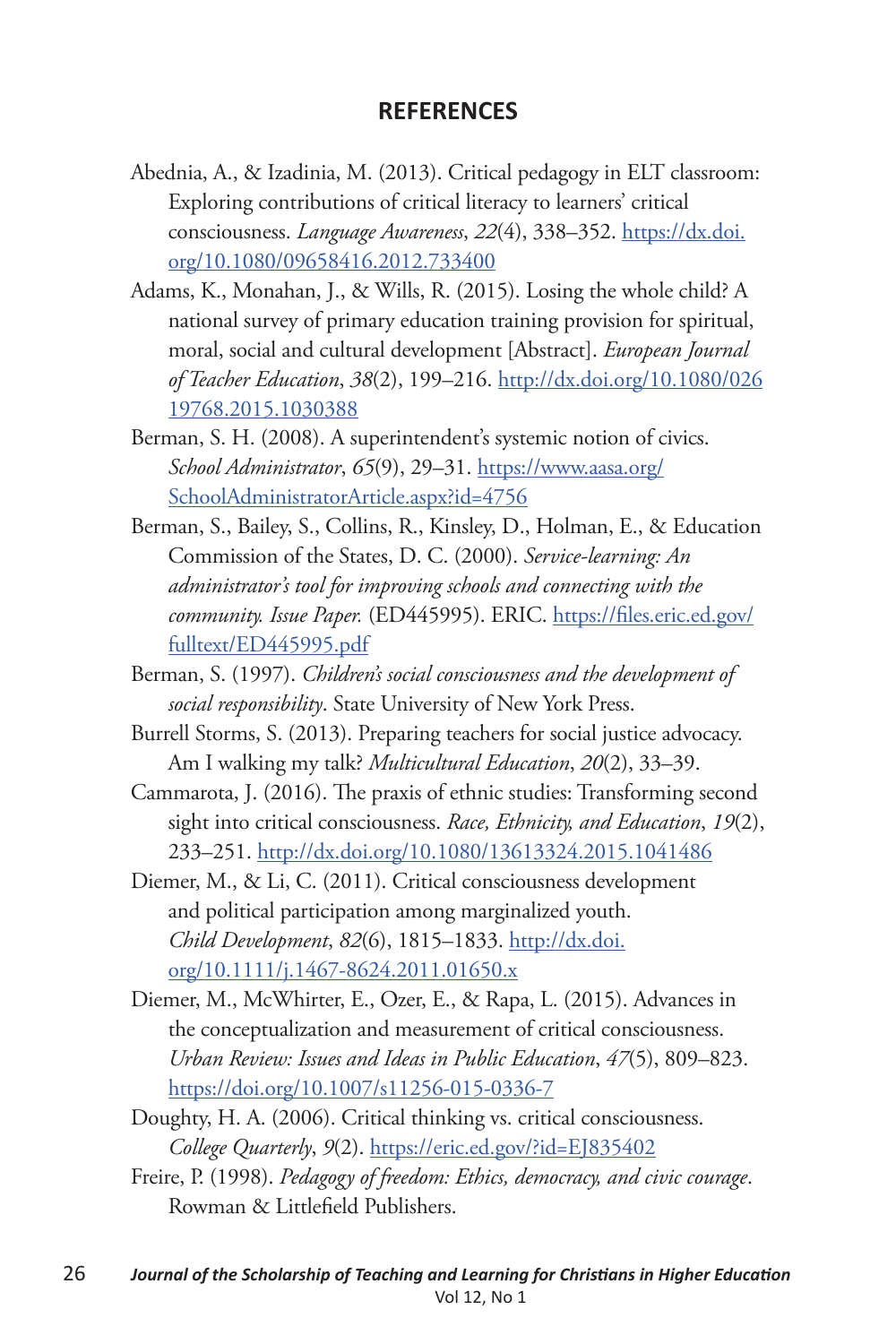Freire, P. (2005). *Education for critical consciousness*. Continuum.

- Freire, P., Ramos, M. B., & Macedo, D. P. (2012). *Pedagogy of the oppressed*. Bloomsbury.
- Garrido, A. (2009). *Relationship between spirituality and critical consciousness development of Latino immigrants involved in social justice*  (Publication No. 3377749) [Doctoral dissertation, Loyola University, Chicago]. ProQuest Dissertations & Theses Global.
- Gay, G., & Kirkland, K. (2003). Developing cultural critical consciousness and self-reflection in preservice teacher education. *Theory into Practice*, *42*(3), 181–187.
- Goerdt, L. M. (2011). *Toward critical consciousness: Internationalized social work education* (Publication No. 3457069) [Doctoral dissertation, University of Minnesota]. ProQuest Dissertations & Theses Global.
- Hawkins, K. (2014). Teaching for social justice, social responsibility and social inclusion: A respectful pedagogy for twenty-first century early childhood education. *European Early Childhood Education Research Journal*, *22*(5), 723–738. http://dx.doi.org/10.1080/1350 293X.2014.969085
- Haynes, C. M. (2013). *Restrictive and expansive views of equality: A grounded theory study that explores the influence of racial consciousness on the behaviors of white faculty in the classroom* (Publication No. 3597960) [Doctoral dissertation, University of Denver]. ProQuest Dissertations & Theses Global.
- Johnstone, B. E. (2014). *Critical travel pedagogy: Promoting a critical consciousness through international travel experiences* (Publication No. 3666874) [Doctoral dissertation, University of California, Los Angeles). ProQuest Dissertations & Theses Global.
- Jones, A. H. (2019). Embodying justice: Situating college student articulations of social justice in critical consciousness. *International Journal of Christianity & Education*, *23*(1), 49–68. https://doi. org/10.1177/2056997118802938
- King, M. L. (1963). *Letter from a Birmingham Jail*. Retrieved from https://www.africa.upenn.edu/Articles\_Gen/Letter\_Birmingham. html
- Kravatz, T. D. (2007). *Critical pedagogy and oppositional politics in education: Developing critical consciousness and building civil society*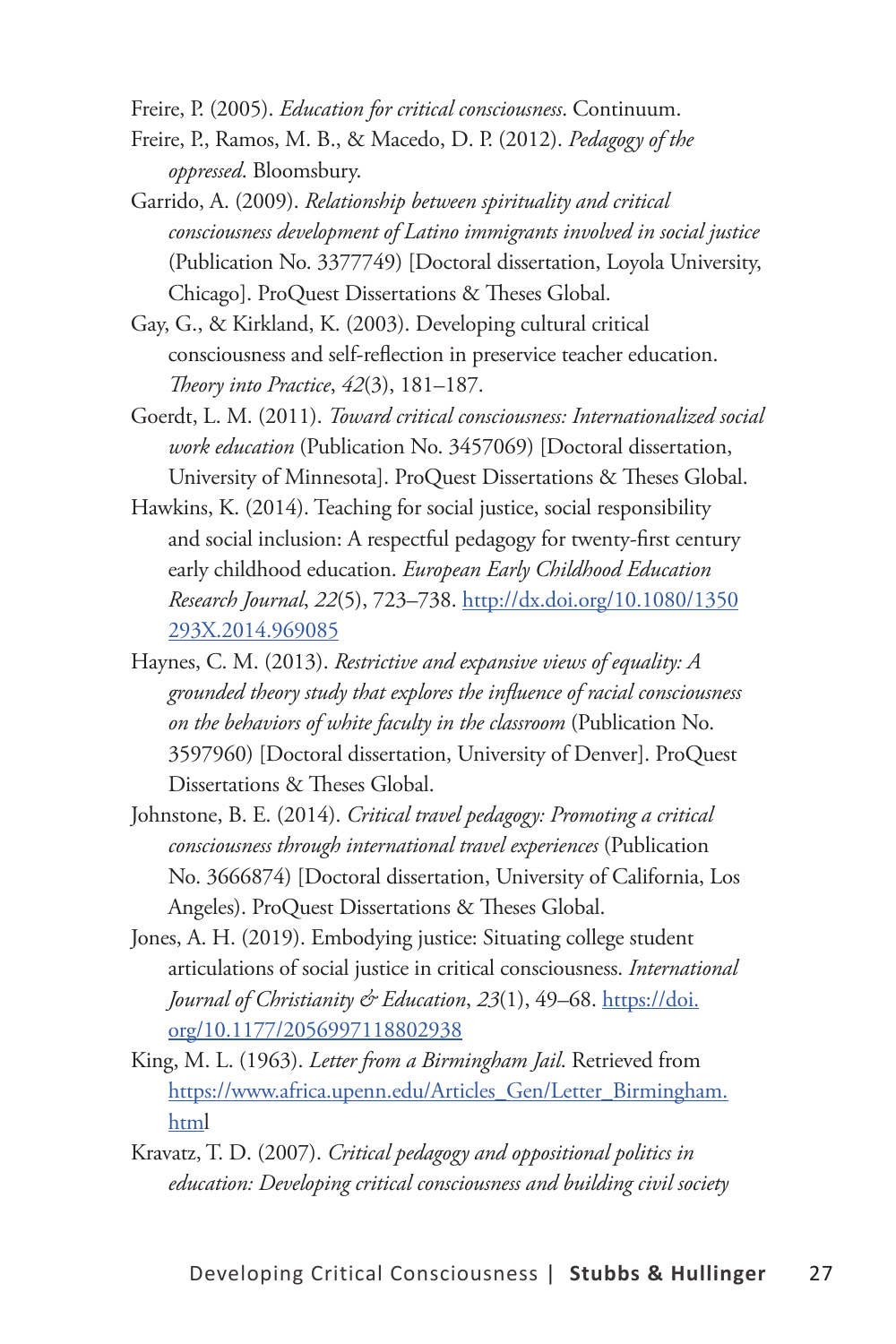*in the classroom* (Publication No. 3266842) [Doctoral dissertation, University of California, San Diego]. ProQuest Dissertations & Theses Global.

- Ladson-Billings, G. (1995). But that's just good teaching! The case for culturally relevant pedagogy. *Theory into Practice*, *34*(3), 159–165. https://doi.org/10.1080/00405849509543675
- Lee, H., & Givens, R. (2012). Critical consciousness and the Christian conscience: Making the necessary connections between faith-based learning and critical pedagogy. *Journal of Research on Christian Education*, *21*(3), 195–210. http://doi.org/10.1080/10656219.2012 .734014
- Luna de la Rosa, M., & Jun, A. (2019). The unfinished business of social justice in Christian higher education. *Christian Higher Education*, *18*(5), 356–369.
- McDonough, K. (2009). Pathways to critical consciousness: A first-year teacher's engagement with issues of race and equity. *Journal of Teacher Education*, *60*(5), 528–537. http://dx.doi. org/10.1177/0022487109348594
- Noddings, N. (2013). Curriculum for the 21st century. In Flinders, D., & Thornton, S. (Eds.), *The curriculum studies reader* (pp. 399–405). Taylor & Francis Group.
- Palmer, D., Rangel, V. S., Gonzales, R. M., & Morales, V. (2014). Activist teacher leadership: A case study of a program CRIAR bilingual teacher cohort. *Journal of School Leadership*, *24*(5), 949– 978. https://doi.org/10.1177/105268461402400505
- Riley, T. (2014). Raising awareness to transcend disciplines: Developing teachers' critical awareness across disciplines to increase indigenous learner engagement. *Australian Journal of Indigenous Education*, *43*(2), 144–153. https://dx.doi.org/10.1017/jie.2014.20
- Rondini, A. (2015). Observations of critical consciousness development in the context of service-learning. *Teaching Sociology*, *43*(2), 137–145. https://dx.doi.org/10.1177/0092055X15573028
- Silva, J. M., & Langhout, R. D. (2011). Cultivating agents of change in children. *Theory and Research in Social Education*, *39*(1), 61–91.
- Srinivasan, P., & Cruz, M. (2015). Children colouring: Speaking "colour difference" with diversity dolls. *Pedagogy, Culture, and Society*, *23*(1), 21–43. http://dx.doi.org/10.1080/14681366.2014.919343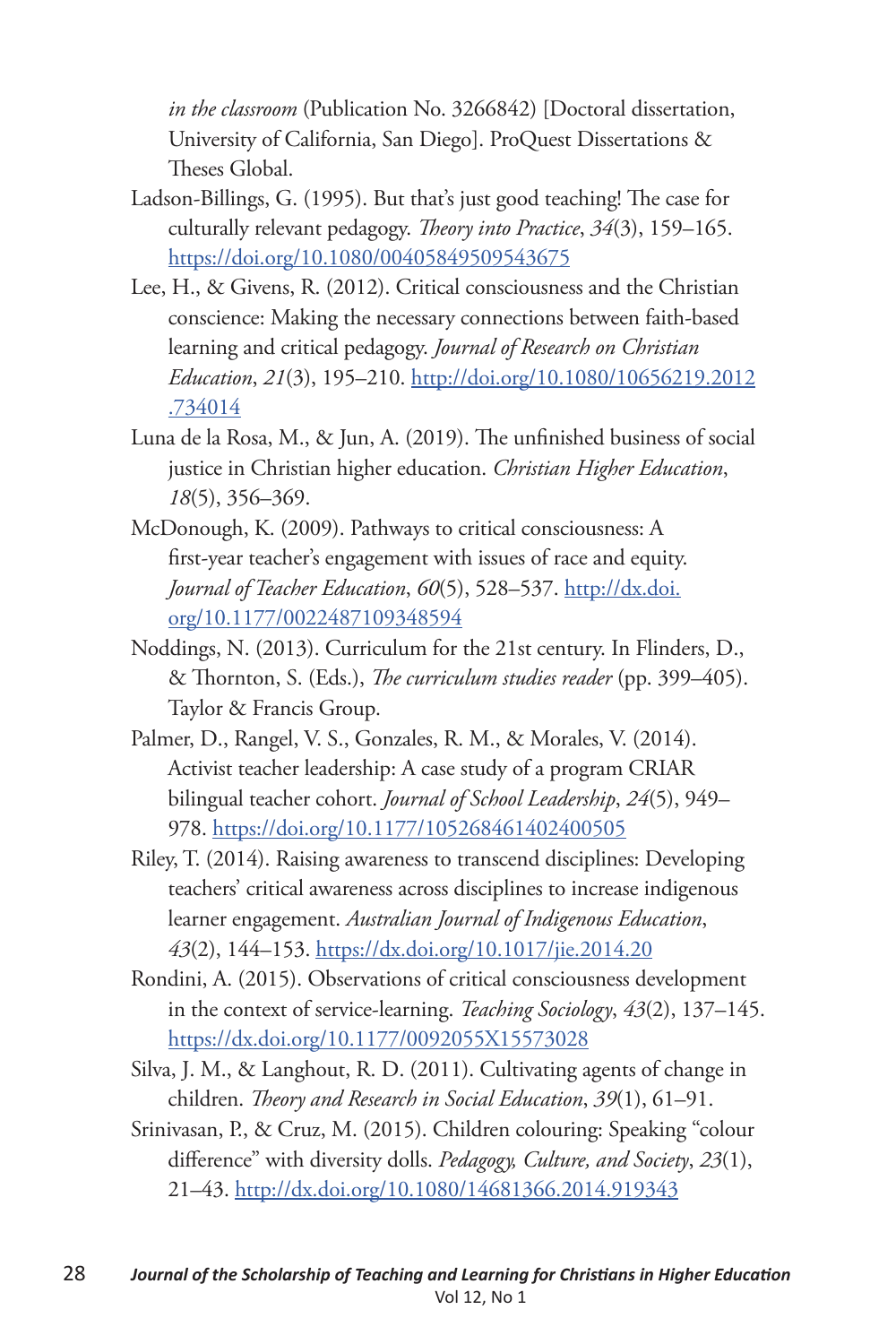- Stewart, K., & Gachago, D. (2016). Being human today: A digital storytelling pedagogy for transcontinental border crossing. *British Journal of Educational Technology*, *47*(3), 528–542. https://doi. org/10.1111/bjet.12450
- Stillar, S. (2013). Raising critical consciousness via creative writing in the EFL classroom. *TESOL Journal*, *4*(1), 164–174. http://dx.doi. org/10.1002/tesj.67
- Tharp, D. S. (2012). What it takes to do diversity education. *About Campus*, *17*(4), 28–32. https://doi.org/10.1002/abc.21091
- Tunstall, J. (2011). *Moving from critical consciousness to critical action: A phenomenological study of high school students' experiences in a social justice intervention program* (Publication No. 3497416) [Doctoral dissertation, University of California, Los Angeles]. ProQuest Dissertations & Theses Global.
- Wade, R. C. (2007). *Social studies for social justice: Teaching strategies for the elementary classroom*. Teachers' College Press.
- Wagner, T. (2008). *The global achievement gap: Why even our best schools don't teach the new survival skills our children need—and what we can do about it*. Basic Books.
- Watts, R. J., Abdul-Adil, J., & Pratt, T. (2002). Enhancing critical consciousness in young African American men: A psychoeducational approach. *Psychology of Men & Masculinity*, 1, 41–50. https://psycnet. apa.org/doi/10.1037/1524-9220.3.1.41
- Watts, R. J., Diemer, M. A., & Voight, A. M. (2011). Critical consciousness: Current status and future directions. *New Directions for Child and Adolescent Development*, 134, 43–57. http://dx.doi. org/10.1002/cd.310
- Watts, R. J., & Hipolito-Delgado, C. P. (2015). Thinking ourselves to liberation?: Advancing sociopolitical action in critical consciousness. *Urban Review: Issues and Ideas in Public Education*, *47*(5), 847–867. http://dx.doi.org/10.1007/s11256-015-0341-x
- Weber, C. D. (2010). Literary fiction as a tool for teaching social theory and critical consciousness. *Teaching Sociology*, *38*(4), 350–361. https://doi.org/10.1177/0092055X10378816
- Weis, L. K. H. (2012). *Exploration of critical consciousness and its relationship to teaching perspectives and attitudes* (Publication No. 3513102) [Doctoral dissertation, Oklahoma State University]. ProQuest Dissertations & Theses Global.